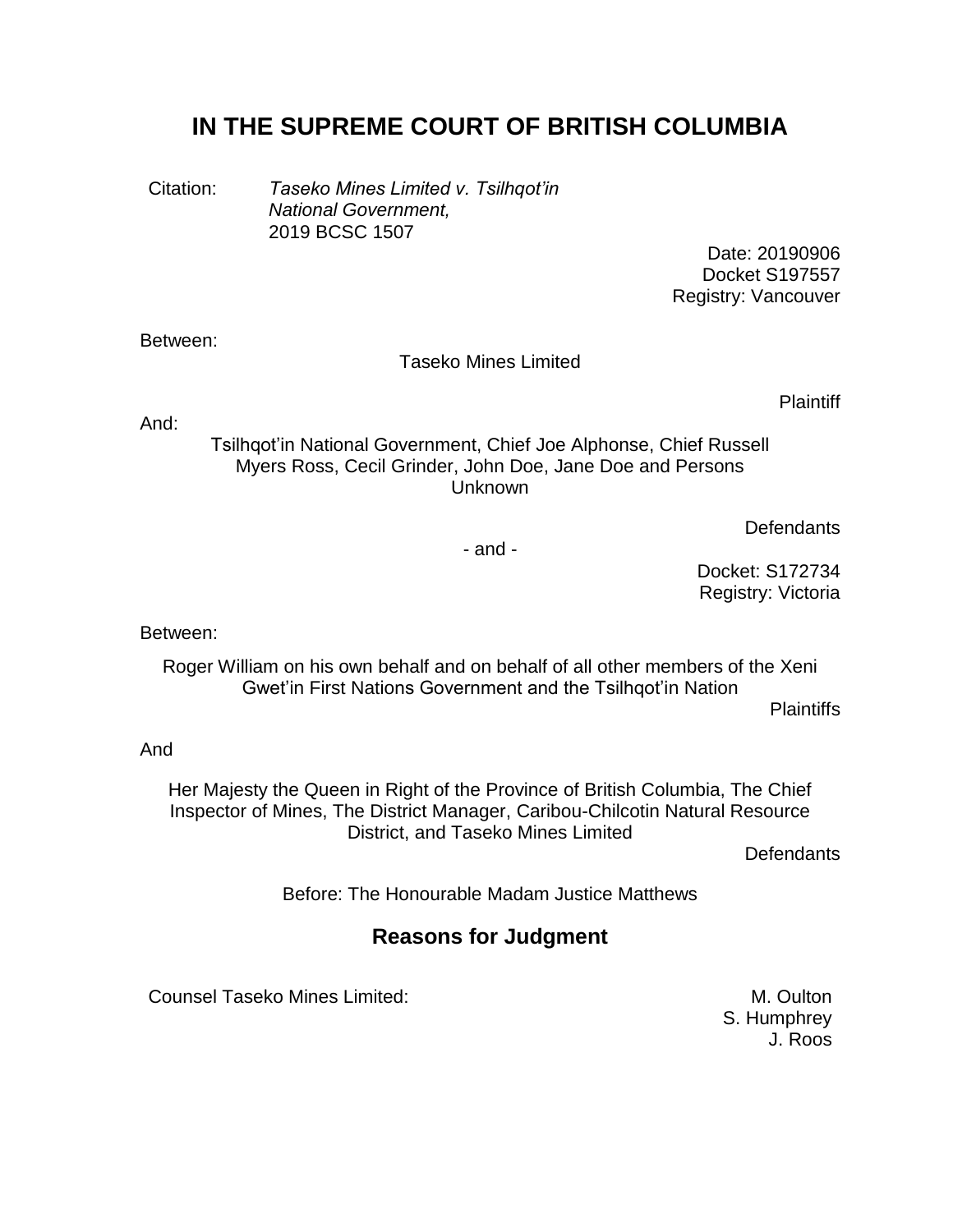| Counsel for, Tsilhgot'in National Government, Chief<br>Joe Alphonse, Chief Russell Myers Ross, Cecil<br>Grinder, and Roger William on his own behalf and on<br>behalf of all other members of the Xeni Gwet'in First<br>Nations Government and the Tsilhgot'in Nation: | T. Dickson<br>A. Laskin<br>J. Harman |
|------------------------------------------------------------------------------------------------------------------------------------------------------------------------------------------------------------------------------------------------------------------------|--------------------------------------|
| Counsel for the Attorney General of Canada for the<br>RCMP (July 29 only):                                                                                                                                                                                             | K. Friesen                           |
| No other appearances                                                                                                                                                                                                                                                   |                                      |
| Place and Date of Trial/Hearing:                                                                                                                                                                                                                                       | Vancouver, B.C.<br>July 29-31, 2019  |
| Place and Date of Judgment:                                                                                                                                                                                                                                            | Vancouver, B.C.<br>September 6, 2019 |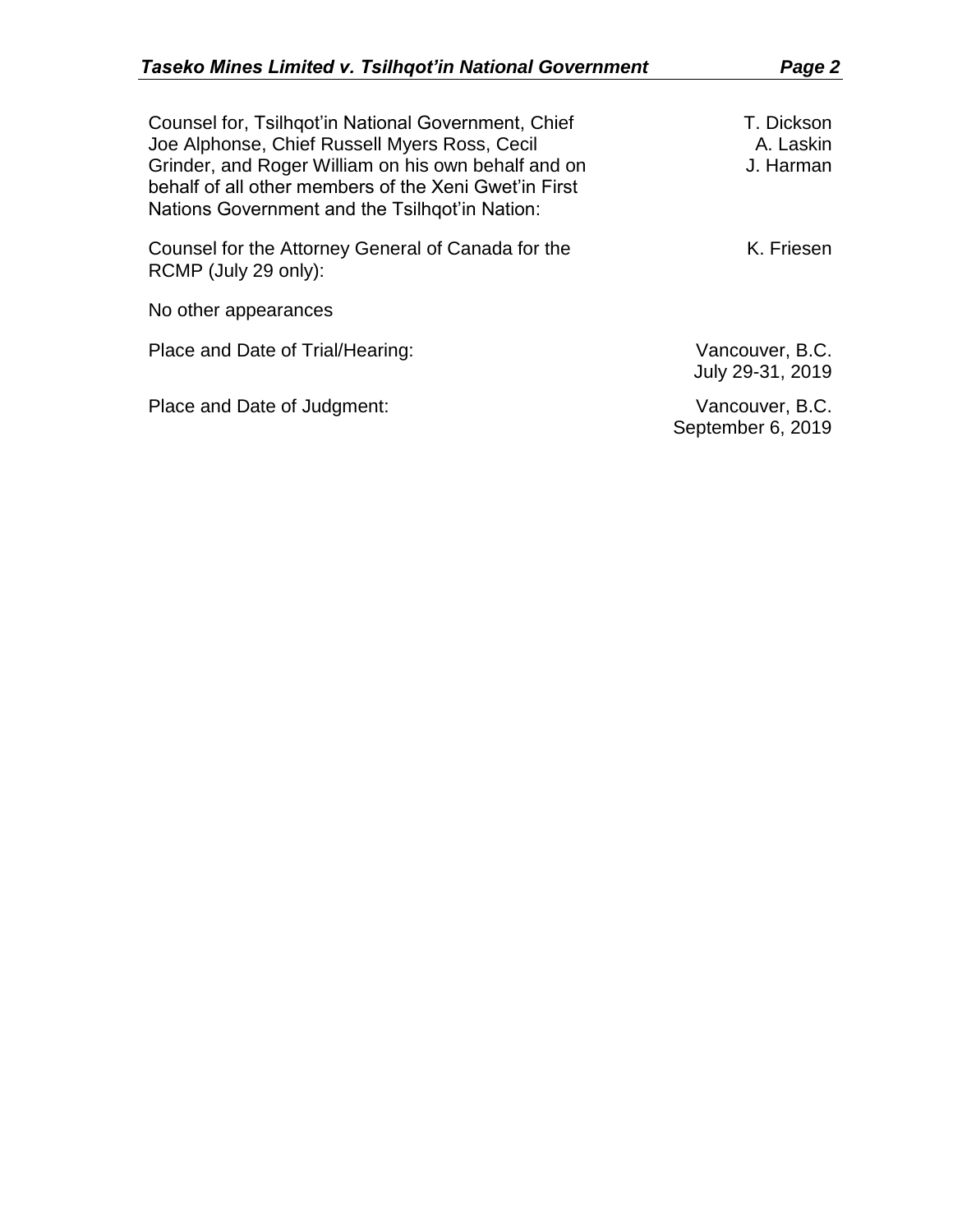### **Introduction**

[1] Taseko Mines Limited seeks to enjoin members of the Tsilhqot'in Nation from blockading its access to an area in which it holds mineral leases and mineral claims and in which it intends to carry out an exploratory drilling program pursuant to a notice of work permit issued under the *Mines Act*, R.S.B.C. 1996, c. 293 and related authorizations issued in July 2017. Members of the Tsilhqot'in Nation seek an injunction prohibiting Taseko Mines Limited from carrying out the exploratory drilling program pending trial of its action, brought pursuant to s. 35 of the *Constitution Act*, *1982*, to quash the notice of work permit on the basis that it infringes their established and conceded Aboriginal rights.

[2] The Tsilhqot'in applicant plaintiffs are Roger William, the former chief of the Xeni Gwet'in First Nations Government, a sub-group of the Tsilhqot'in Nation, the Xeni Gwet'in First Nations Government, and the Tsilhqot'in Nation. I will refer to them and the Tsilhqot'in National Government, the named defendant in Taseko's action, collectively, as the Tsilhqot'in. I will refer to the notice work permit as the NOW permit and the exploratory drilling program as the NOW program.

[3] The applications were argued at the same time. As I have decided that the Tsilhqot'in's application should succeed, Taseko's application is moot.

[4] The government defendants, to which I will refer to collectively as British Columbia, filed an application response to the Tsilhqot'in's application but did not make oral submissions at the hearing of the application. In its response, British Columbia acknowledges that the Tsilhqot'in have Aboriginal rights to hunt and trap birds and animals and the right to trade in skins and pelts as a means of securing a moderate livelihood in an area that includes the area where the NOW program will take place. British Columbia further concedes that the Tsilhqot'in have Aboriginal rights to fish for food for social and ceremonial purposes generally within their traditional territory, including the NOW program area. Some of these rights were addressed in *Tsilhqot'in v. British Columbia*, 2007 BCSC 1700 [*Tsilhqot'in* BCSC]; *William v British Columbia*, 2018 BCSC 1425 [*William* #2] at para. 73; *William v.*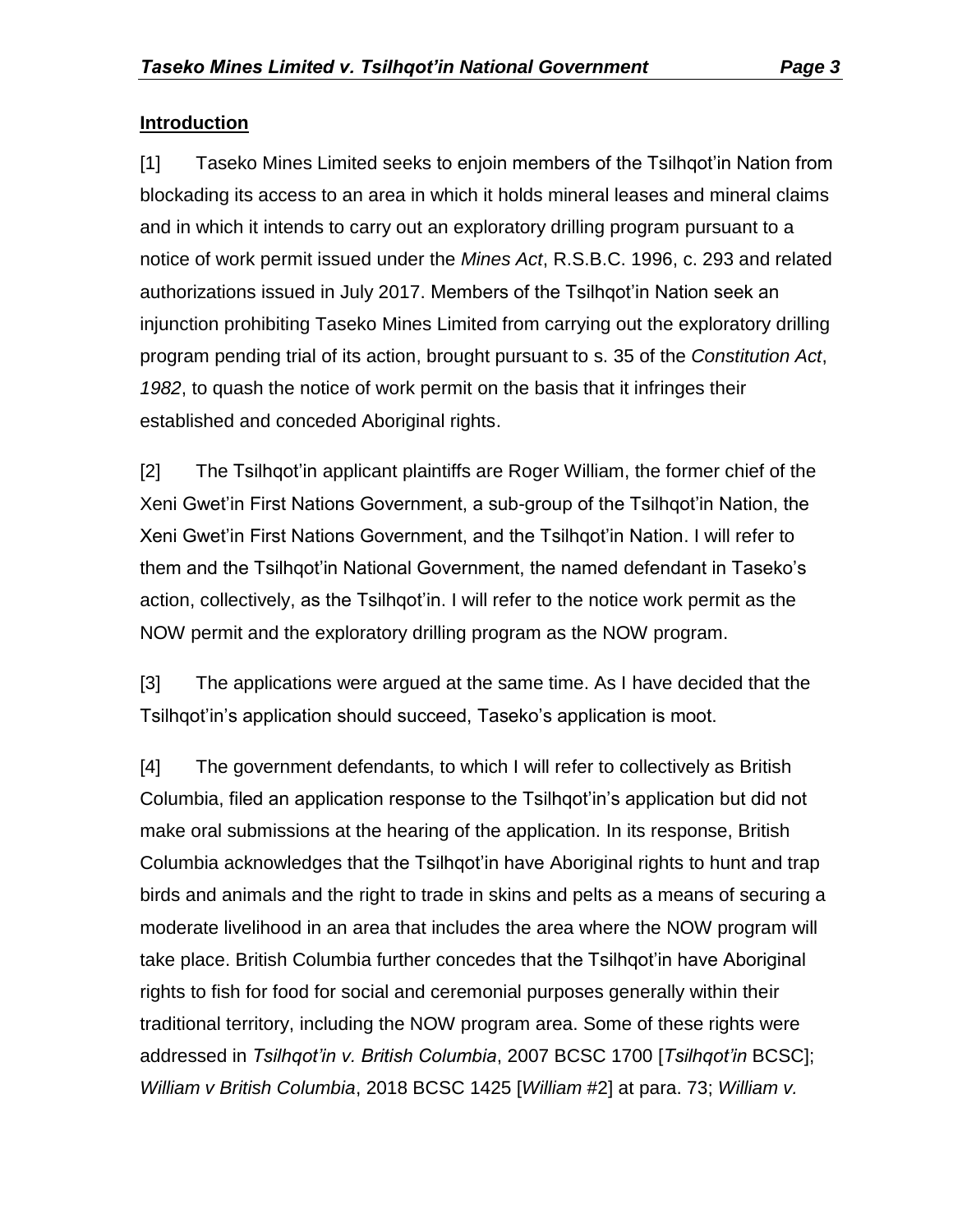*British Columbia (Attorney General)*, 2019 BCCA 74 [*William* #4] at paras. 5, 38. I will refer to these rights as the established and conceded Aboriginal rights.

[5] The issues to be determined fall out of the *RJR-MacDonald Inc. v. Canada*, [1994] 1 SCR 311 three-part test for an interlocutory injunction: the merits threshold, irreparable harm and balance of convenience as applied to a rights infringement case brought pursuant to s.35 of the *Constitution Act, 1982.*

[6] The parties dispute whether the threshold merits test is a serious issue to be tried or strong arguable case. The Tsilhqot'in argue that the standard serious issue to be tried threshold applies. Taseko argues that if granted, the interlocutory injunction sought by the Tsilhqot'in will amount to granting the relief sought in the main action as the NOW permit will expire prior to trial and therefore the injunction will act to quash the NOW permit approval, which is the relief sought a trial. For that reason, Taseko argues the threshold merits standard should be the strong arguable case standard.

[7] After determining the applicable merits threshold test to be applied, the issues are whether the Tsilhqot'in can meet the applicable merits threshold to establish infringement of their established and conceded Aboriginal rights and whether they can meet the applicable merits threshold on whether British Columbia can discharge its burden to justify the infringement. The Tsilhqot'in argue that the evidence shows their established and conceded Aboriginal rights will be infringed due the disturbance the NOW program will cause in a preferred area to exercise these rights. Taseko argues that the Tshilqot'in's evidence is speculative and imprecise and emphasizes that the interference will be to alleged spiritual and cultural rights which does not amount to meaningful diminution of the established and conceded Aboriginal rights. Taseko points to evidence that the NOW program will only take place in .04% of the Tsilhqot'in's traditional territory and the Tsilhqot'in's established and conceded Aboriginal rights can be exercised elsewhere such that these rights are not meaningfully diminished by the NOW permit.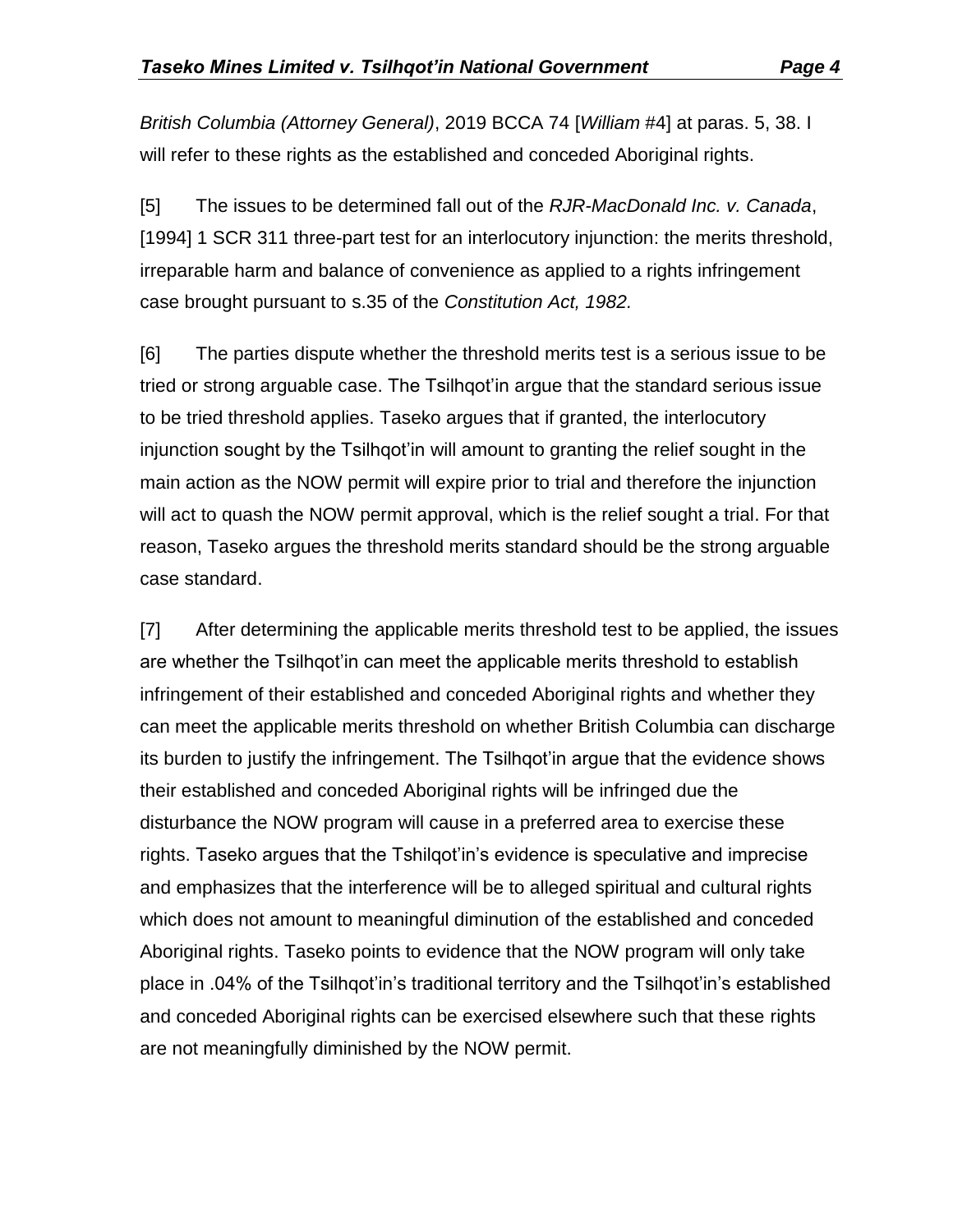[8] On justification, the Tsilhqot'in argue that British Columbia will not meet its burden to show that the objective of the NOW permit is compelling and substantial because its objective is now moot. Taseko argues that the primary objective was not moot when the NOW permit was issued and in any event, the collateral objectives are still good and are compelling and substantial.

[9] Irreparable harm is contested. Taseko argues the evidence of harm to the Tsilhqot'in's established and conceded Aboriginal rights is speculative and that any harm will be repaired through the reclamation aspects of the NOW permit. Taseko further argues that it will suffer irreparable harm if the Tsilhqot'in's injunction is allowed because the NOW permit will expire before the trial and any appeals can be concluded. The Tsilhqot'in argue that the immediate harm and the lasting aspects of the NOW program will be devastating to their practices of hunting, trapping and fishing including the spiritual and cultural aspects of those activities and their practice of gathering in the area for teaching, cultural and spiritual purposes.

[10] Finally, the balance of convenience must be considered and each party says it lays with their position. The Tsilhqot'in argue that the balance lies with them because their harm is tangible while Taseko's is not because the obstacles that Taseko faces to construct and operate a mine are such that losing the opportunity to undertake the NOW program is not significant. The Tsilhqot'in further argue that if I find irreparable harm to both, I should favour the status quo which supports the injunction. Taseko argues that because the Tsilhqot'in engaged in self-help by blockading Taseko's route to the site, the balance of convenience favours dismissing the injunction application.

## **Background**

[11] The NOW permit relates to mineral leases and tenure rights Taseko holds under the *Mineral Tenure Act*, R.S.B.C. 1996, c. 292 in relation to gold and copper deposits southwest of Williams Lake, British Columbia. These leases and rights are good until at least 2035. Taseko estimates there are 11 million ounces of gold and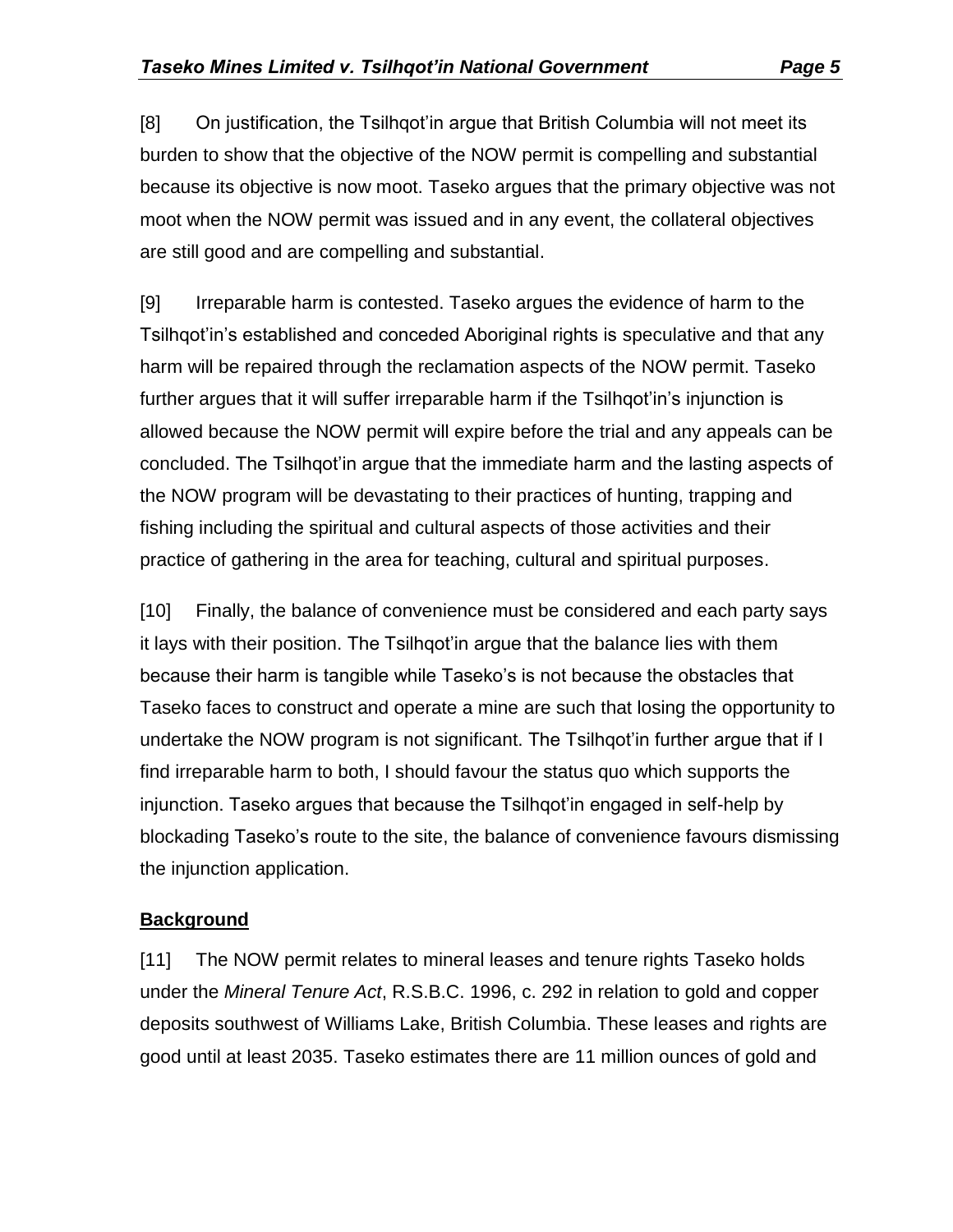four billion pounds of copper and seeks to develop and operate a mine to extract the Taseko estimates the mine, if approved, would be in production for 20 years.

[12] The NOW program is to take place in an area covering 47 hectares which includes Teztan Biny (Fish Lake), Y'anah Biny (Little Fish Lake) and Nabas, the surrounding meadowlands. I will refer to this as the "NOW program area". Of the 47 hectares in the NOW program area, 31 hectares will be subject to new disturbance. The disturbances allowed under the NOW permit are: 367 trenches and/or test pits; 122 geotechnical drill sites; 48 km of new excavated trails; 28 km of existing access modification; 20 km of cut lines; 1000  $\mathrm{m}^3$  of timber cuts; a 50-person camp with 11 mobile trailer units; a base camp staging area; storage of up to 10,000 litres of fuel on site; seven water pump locations; and a temporary core shed.

[13] Historically, the Tsilhqot'in have brought claims pertaining to Aboriginal rights and land title claims in an area greater than but including the NOW program area.

[14] In [*Tsilhqot'in* BCSC], Mr. Justice Vickers declared that the Tsilhqot'in had an "Aboriginal right to hunt and trap birds and animals throughout the Claim Area for the purposes of securing animals for work and transportation, food, clothing, shelter, mats, blankets and crafts, as well as for spiritual, ceremonial, and cultural uses", as well as an "Aboriginal right to trade in skins and pelts as a means of securing a moderate livelihood": paras. 1240 and 1265. The claim area in that case included the NOW program area. These declared Aboriginal rights were upheld on appeal: *William v. British Columbia*, 2012 BCCA 285 at paras. 288 and 344 and were not raised on appeal to the Supreme Court of Canada: *Tsilhqot'in Nation v. British Columbia*, 2014 SCC 44 [*Tsilhqot'in* SCC].

[15] Regulatory approval disputes and litigation pertaining to the proposed mine and the NOW permit and have been ongoing for many years as described in *William v. British Columbia (Attorney General)*, 2019 BCCA 112 [*William* #5] at paras. 5–16.

[16] In 2010, Taseko proposed the development of what was then known as the Prosperity Mine. The development underwent separate provincial and federal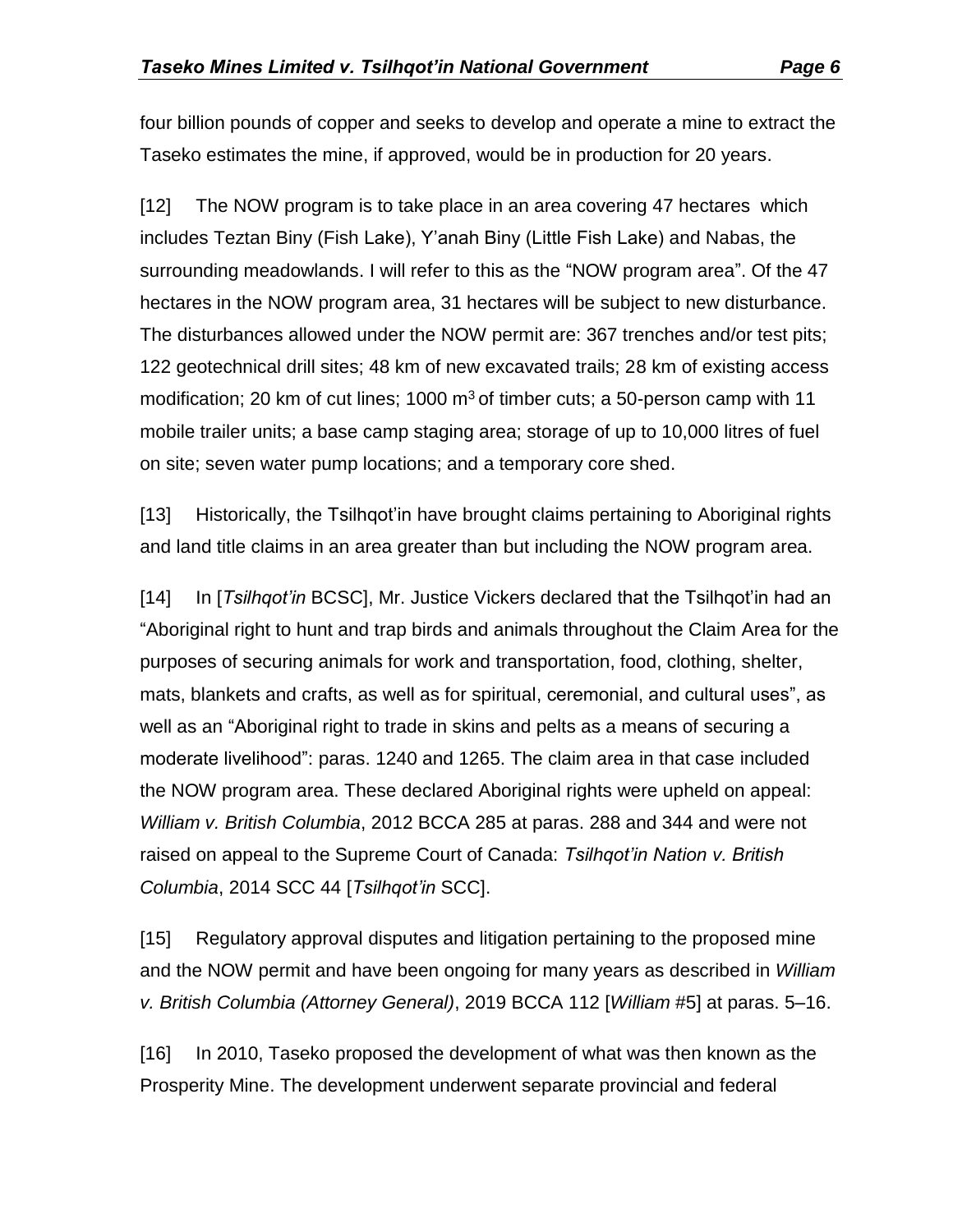environmental assessments. The provincial assessment recommended approval of the project and on January 14, 2010, the province issued an environmental assessment certificate permitting Taseko to proceed with development of the Prosperity Mine. Pursuant to s. 18 of the *Environmental Assessment Act*, S.B.C. 2002, c. 43 and the environmental assessment certificate, Taseko had five years to commence construction of the mine.

[17] The design for the Prosperity Mine included draining Teztan Biny, filling it with waste rock and flooding Y'anah Biny and Nabas to create the tailings pond facility.

[18] On July 2, 2010, the federal environmental assessment panel concluded that the Prosperity Mine development would have significant adverse environmental effects on fish and fish habitat, grizzly bears, navigation, the current use of lands and resources for traditional purposes by the Tsilhqot'in people, Tsilhqot'in cultural heritage, and on proven and asserted Aboriginal rights. The federal government accepted those conclusions and rejected the proposed development under the then governing *Canadian Environmental Assessment Act*, S.C. 1992, c. 37.

[19] In 2011, Taseko redesigned the proposed mine, renamed it the New Prosperity Project, and reapplied to the federal government for approval. Under the revised proposal, Taseko would preserve Teztan Biny, but would still flood Y'anah Biny and much of Nabas. While seeking federal approval, Taseko applied to British Columbia for an amendment of its environmental assessment certificate to apply to the New Prosperity Project. At that time, Taseko also obtained approval to carry out an exploratory drilling program to inform the assessment of the redesigned project. On December 2, 2011, in *Taseko Mines Limited v. Phillips*, [2011 BCSC 1675](https://www.canlii.org/en/bc/bcsc/doc/2011/2011bcsc1675/2011bcsc1675.html) [*Taseko Mines*], Justice Grauer granted an injunction restraining Taseko from carrying out that work. The parties eventually agreed to terms that allowed the exploratory drilling program work to proceed in 2012.

[20] A federal environmental assessment panel reviewed the New Prosperity Project and issued a report in October 2013. It concluded the New Prosperity Project would have significant adverse effects on the exercise of Aboriginal rights and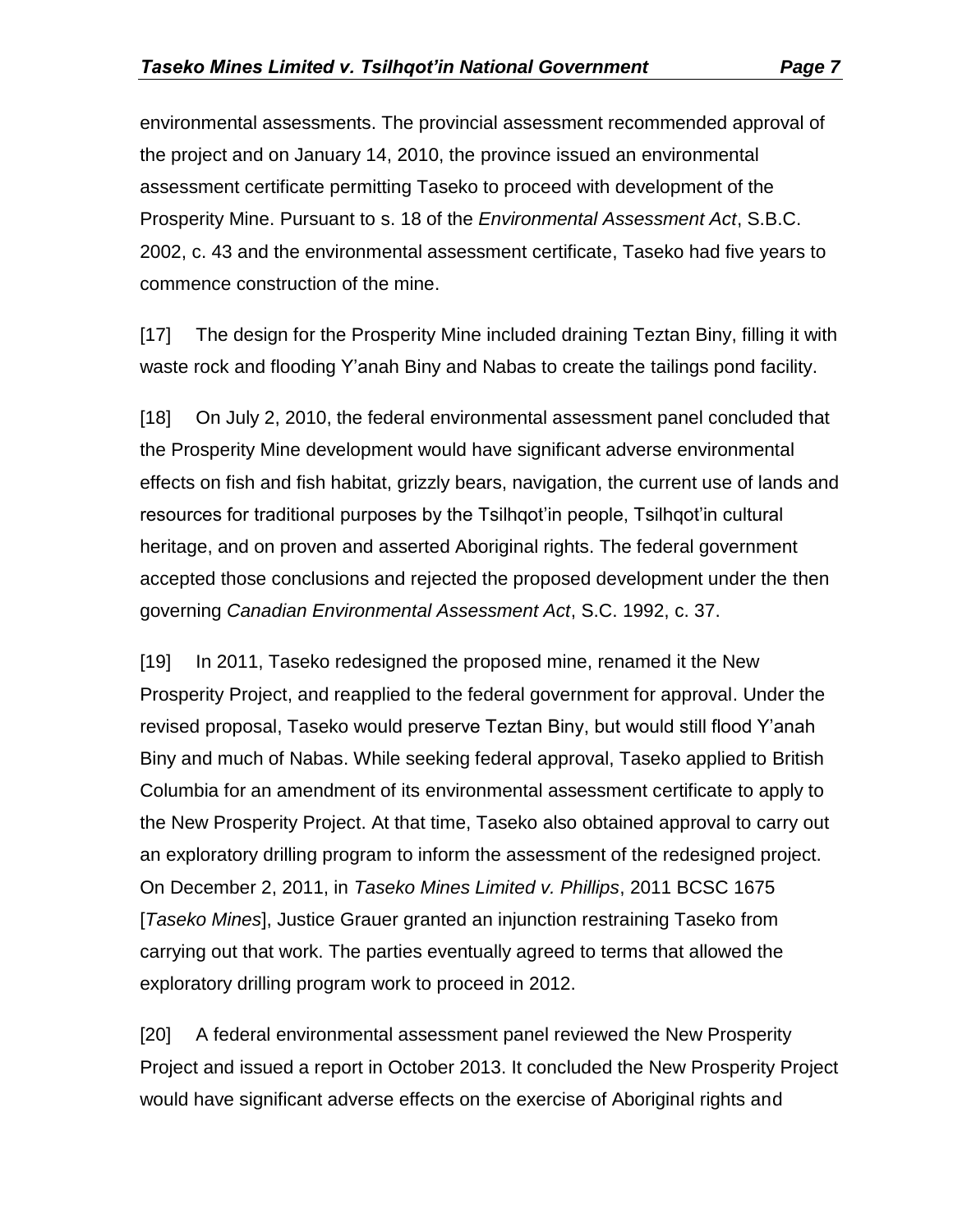cultural practices and would also negatively impact the environment, fish and wildlife. The federal government rejected the New Prosperity Project. Taseko brought judicial review applications pertaining to the report and the rejection.

[21] On January 14, 2015, British Columbia granted a five-year extension of the environmental assessment certificate which still pertains to Prosperity Mine, not New Prosperity Project.

[22] In 2016, Taseko began developing the NOW program.

[23] On July 17, 2017, British Columbia's Senior Inspector of Mines granted approval of the NOW program subject to 37 mitigating conditions intended to address the Tsilhqot'in's concerns. The Senior Inspector acknowledged that the probability of a major mine was speculative, but also noted that the federal rejections did not preclude Taseko from applying for approval with another new design.

[24] On July 19, 2017, the Tsilhqot'in commenced a petition to quash the NOW permit on the grounds that British Columbia breached its duty to consult. At the same time, the Tsilhqot'in filed this claim challenging the NOW permit as an unjustifiable infringement of their declared and conceded Aboriginal rights.

[25] The Tsilhqot'in also brought applications seeking interlocutory injunctions on both the consultation petition and the infringement action preventing Taseko from commencing work on the NOW program until those matters had been heard and determined. The injunction applications were heard from July 31 to August 3, 2017 before Mr. Justice Steeves. During the course of the hearing, the Tsilhqot'in discontinued the injunction application in this infringement action and continued only with the consultation petition injunction application. The court reserved its decision. Soon thereafter, the Canadian Environmental Assessment Agency brought a petition to restrain Taseko from carrying out the NOW program. Because of that, the court adjourned the Tsilhqot'in's consultation petition injunction application generally.

[26] On December 5, 2017, the federal court dismissed Taseko's applications challenging the February 2014 federal rejection of the New Prosperity Project: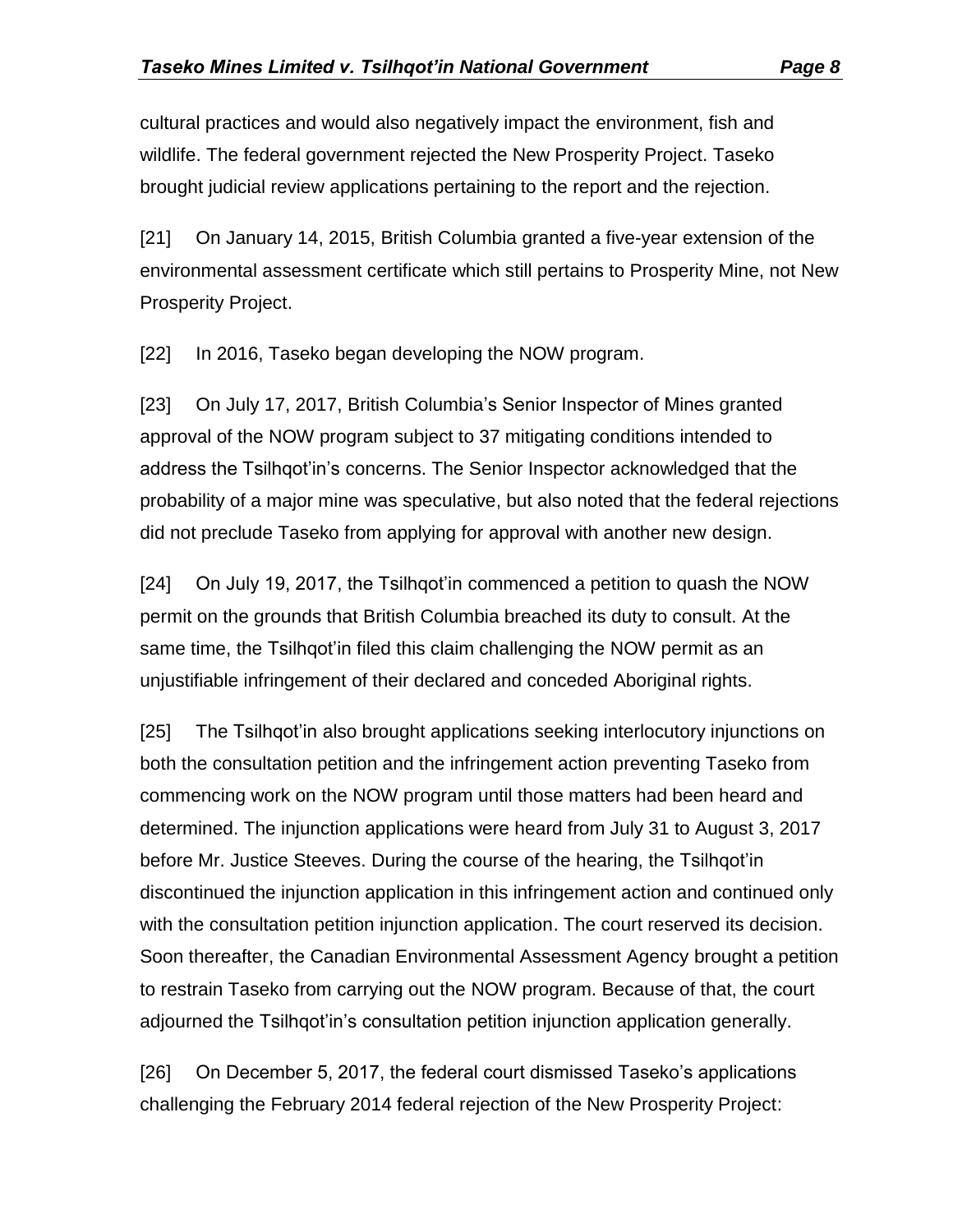*Taseko Mines Limited v. Canada (Environment)*, 2017 FC 1099; 2017 FC 1100. Taseko appealed. The appeal was heard by the Federal Court of Appeal in January/February of 2019, and the decision is currently on reserve.

[27] The Canadian Environmental Assessment Agency's petition was rejected on June 22, 2018: *Canada (Canadian Environmental Assessment Agency) v. Taseko Mines Limited*, 2018 BCSC 1034.

[28] Mr. Justice Branch heard the consultation petition and the application for an interlocutory injunction in June 2018. He granted the interlocutory injunction: *William v British Columbia*, 2018 BCSC 1271 [*William* #1]; but ultimately dismissed the consultation petition (*William* #2*)*, holding that both the consultation process and degree of accommodation were such that the honour of the Crown was maintained, and adequate reconciliation efforts were made in granting approval. The Tsilhqot'in appealed and sought an interlocutory injunction pending appeal. Madam Justice Dickson granted an injunction enjoining Taseko from starting work until the consultation petition appeal was heard: *William v. British Columbia (Attorney General)* unreported, September 17, 2018, CA45557 [*William* #3]. The Court of appeal dismissed the appeal: *William v. British Columbia*, 2019 BCCA 74 [*William*  #4]. The Tsilhqot'in filed an application for leave to appeal and an application for a stay pending the leave determination. Mr. Justice Butler granted the stay (*William*  #5*)*. On June 13, 2019, the Supreme Court of Canada dismissed the leave application.

[29] The five-year extension to Taseko's provincial environmental assessment certificate expires on January 14, 2020 and cannot be further extended if the mine project has not "substantially started" by that date. Mine construction must be commenced for the mine to be substantially started. If the environmental assessment certificate lapses, Taseko will need to seek a new provincial environmental assessment certificate.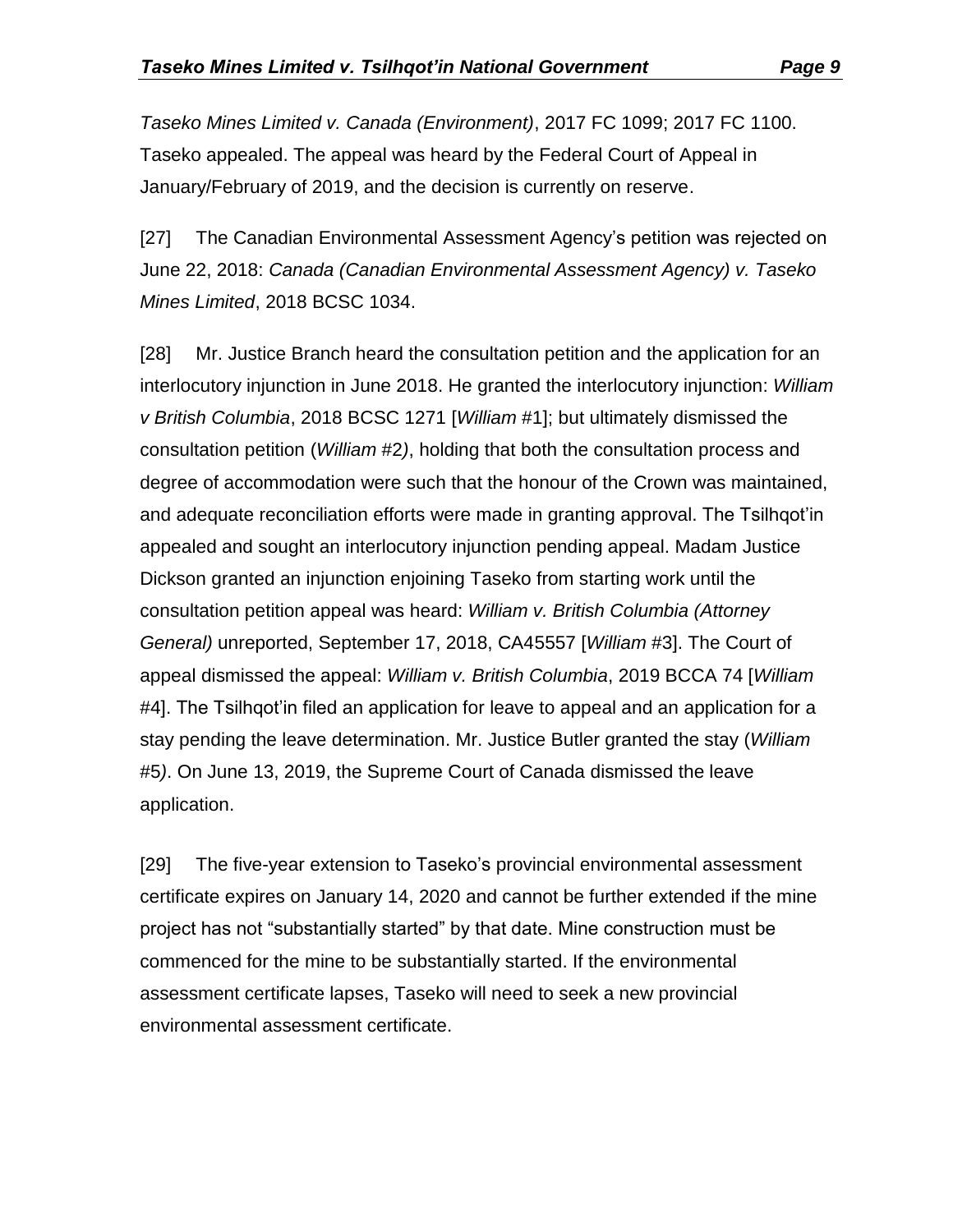[30] At this time, construction cannot begin for several reasons. Taseko's provincial environmental assessment certificate does not pertain to the New Prosperity Project unless the province grants the amendment Taseko has sought; the federal government has rejected the New Prosperity Project and the refusal has been upheld by the Federal Court (the Federal Court of Appeal decision is under reserve); and Taseko requires a provincial mine construction permit under the *Mines Act*.

[31] Taseko intends to proceed with the NOW program despite the other obstacles to constructing and operating a mine. The last injunction which enjoined Taseko from proceeding with the NOW program expired with the Supreme Court of Canada's dismissal of the Tsilhqot'in leave to appeal application in June 2019. Taseko immediately gave notice that it would proceed with the NOW program and that it intended to mobilize on-site starting on July 2, 2019. The Tsilhqot'in set up a blockade preventing Taseko access to the NOW program area and subsequently issued a notice of intention to proceed in this action, which the Tsilhqot'in had not been prosecuting pending the outcome of the consultation petition.

## **Tsilhqot'in's Injunction Application**

#### **Threshold merits – Serious Issue to be Tried or Strong Arguable Case?**

[32] At the first stage, the court is to undertake a preliminary investigation of the merits. The usual threshold is a "serious question to be tried", in the sense that the underlying claim is neither frivolous nor vexatious: *R. v. Canadian Broadcasting Corp.,* 2018 SCC 5 at para. 13. This threshold is relatively low; a prolonged examination of the merits is generally neither necessary nor desirable: *RJR-MacDonald* at 335–338; *Taseko Mines* at para. 42.

[33] There is a more stringent "strong arguable case" standard which applies when granting an interlocutory injunction is tantamount to granting the relief sought in the main action or amounts to a final determination of the action. The justification for this higher standard is because of the potential unfairness in resolving an action at an interlocutory stage, and effectively disposing of the case prior to a trial, without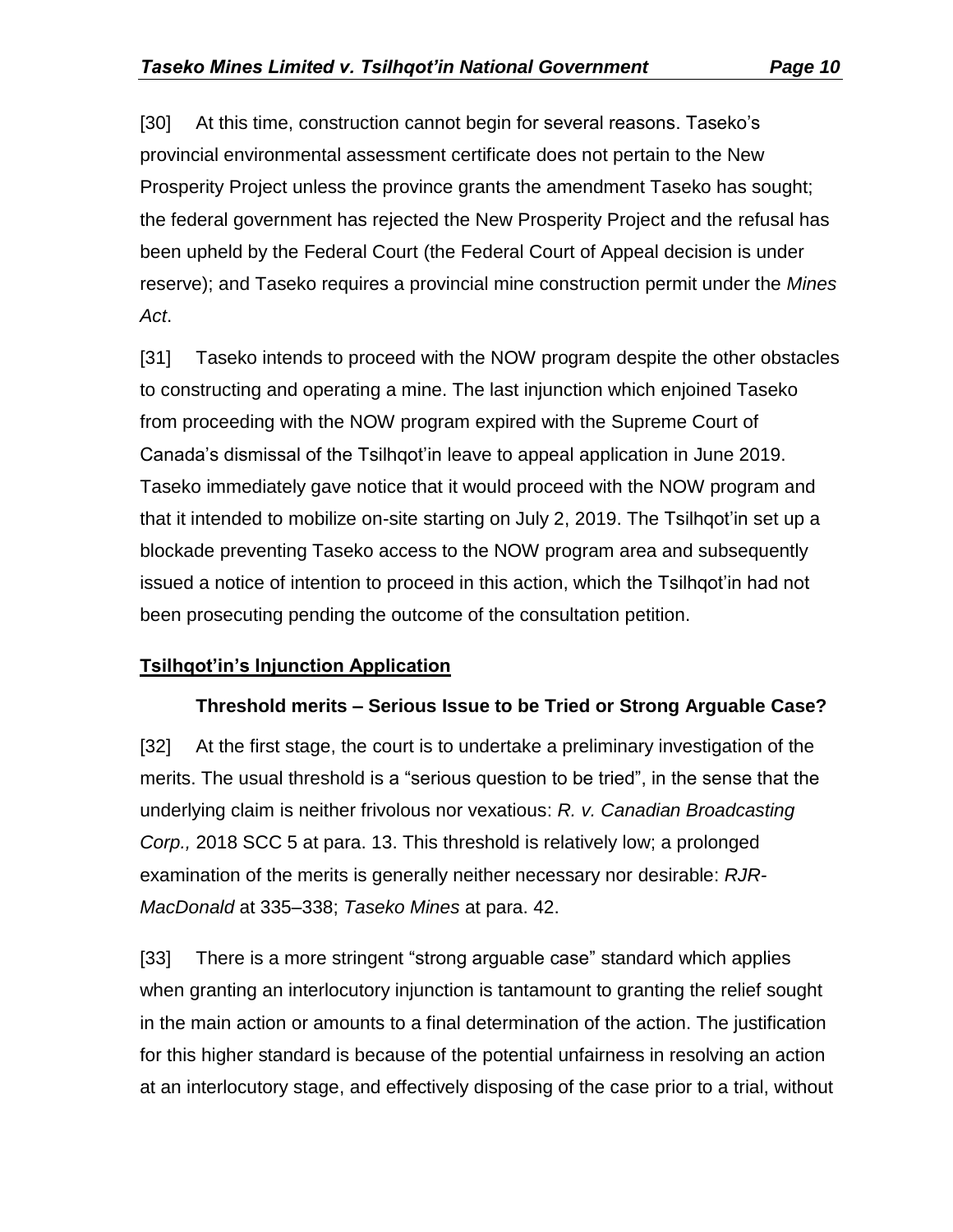a full adjudication on the merits: *West Moberly First Nations v. British Columbia*, 2018 BCSC 1835 at para. 229. As stated in *RJR-MacDonald* at 338, this higher standard also arises when "the result of the application will impose such hardship on one party as to remove any potential benefit from proceeding to trial".

[34] In this case, the issue is whether an interim injunction prohibiting Taseko from undertaking the NOW program amounts to the granting of relief, a final determination of the action, or removes any benefit of proceeding to trial. The NOW permit, which the Tsilhqot'in seek to quash in the underlying claim, will expire in July 2020, and so if Taseko is enjoined until the action is heard, it is very unlikely the trial could be completed in time to for the 4-6 weeks required to complete the NOW program.

[35] The Tsilhgot'in submit that the interlocutory injunction would not be tantamount to granting the relief sought in the main action nor cause Taseko hardship because Taseko can extend the NOW permit by two years, to July 2022, under s. 5(1) of the *Permit Regulation*, B.C. Reg. 99/2013. The Tsilhqot'in submit that the extension process is essentially mechanical, as the provision provides for a deemed authorization if Taseko gives notice that it intends to extend the permit. The Tsilhqot'in have affirmed that they will consent to such an extension if the interlocutory injunction is granted.

[36] The Tsilhgot'in assert that four weeks is enough to try the underlying action. They have inquired about trial dates for a trial of four weeks and indicate that there are dates available in about two years. They argue that a trial in 2021 will leave enough time for Taseko to carry out the NOW program by July 2022 if Taseko is successful at the trial. The Tsilhqot'in are prepared to go to trial sooner if the other parties are agreeable. They seek an order for an expedited trial.

[37] Taseko argues that the extension is not mechanical as the Tsilhqot'in assert because s. 3 of the *Permit Regulation* authorizes the Chief Inspector to overturn a deemed authorization in order to protect health, safety, the environment or a cultural heritage resource. However, there is nothing to suggest that the extension would be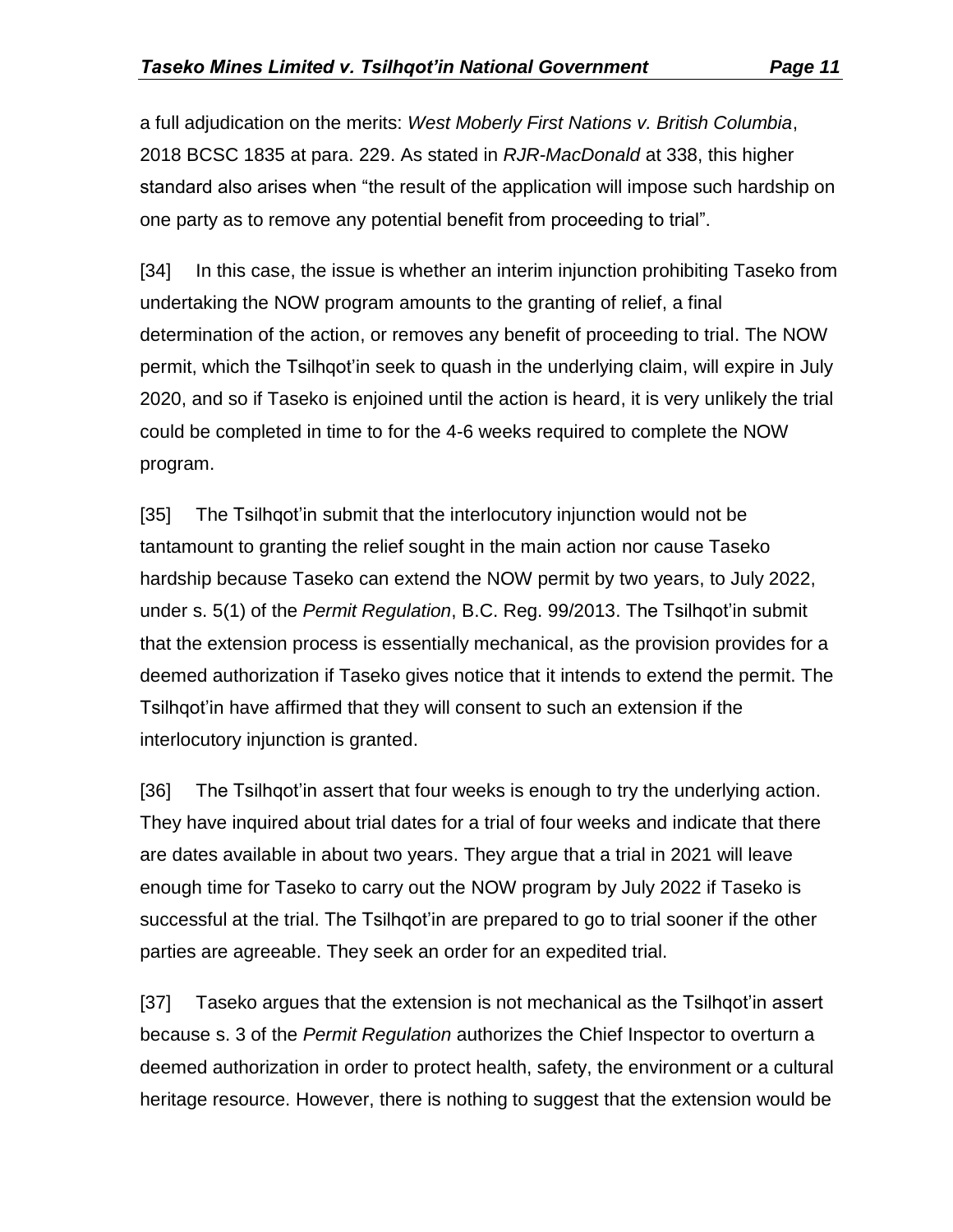assessed any differently than the original permit. In my view, the extension is essentially mechanical and I conclude that, effectively, Taseko will have until July 2022 to complete the NOW program.

[38] Taseko argues that the time to complete trial, allow time for appeals and allow the time to undertake the NOW program cannot be accommodated by an extension to July 2022.

[39] If appeals are factored in, the timing is too tight. In my view, appeals should not be included in the timing scenario as that requires an assumption about which party will be successful and whether stays pending appeals are granted. In determining whether two years is sufficient to get to trial and how long the trial will be, I take into account that the Aboriginal rights in issue have been declared or conceded subject to the argument Taseko raises about the cultural or spiritual activities it asserts the Tsilhqot'in have not established as Aboriginal rights. I also take into account that the issue of adequate consultation has been decided in favour of British Columbia. The issues pertaining to infringement and justification will be the focus of the trial but even they are not new to the parties as some of the factual and legal elements have been argued by the parties before different courts and bodies over many years. The discovery process will not be perfunctory, but it also will not be as time consuming as it would be if the issues were new to the parties. Based on the evidence and submissions before me, and only for the purposes of determining whether the timeline to trial is workable, it is my view that if the parties prioritize the matter, eighteen months to two years should be adequate to prepare for trial. Without concluding precisely how long will be needed for trial, a one to two month trial in the summer or fall of 2019 will allow adequate time for the NOW program to be undertaken by July 2022 if Taseko is successful at trial.

[40] Accordingly, I conclude that the injunction, if granted, is not tantamount to granting relief nor is it bound to impose a hardship removing any benefit of trial. The threshold merits test is the serious question to be tried standard.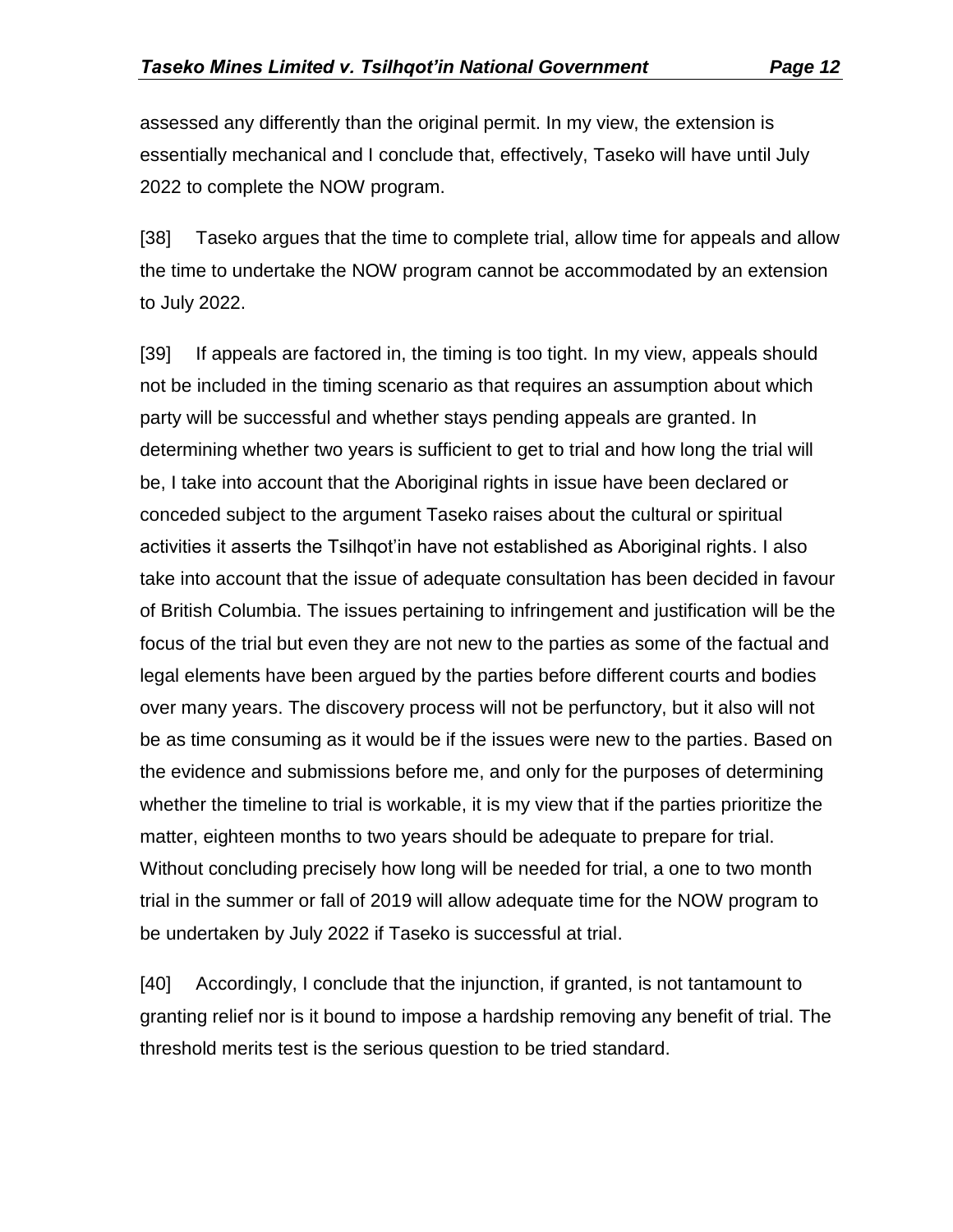## **Is there a Serious Issue to be Tried?**

[41] Section 35 rights infringement actions are decided in accordance with the framework set out in *R. v. Sparrow*, [1990] 1 S.C.R. 1075 and further explained in *Tsilhqot'in* SCC at paras. 77, 120–122, and 125. The burden is on the Aboriginal group to establish an infringement of their Aboriginal rights. Once an infringement is established, the Crown must establish that the infringement is justified.

## *The characteristics of the rights at stake*

[42] In determining whether rights have been infringed, in *Tsilhqot'in* SCC, the Supreme Court of Canada said a court must start with the characteristics of the rights at stake (in that decision, a claim for title) and then consider whether the proposed limit to the rights results in a meaningful diminution.

[43] The Tsilhqot'in assert that their pleaded Aboriginal rights were established in *Tsilhqot'in* BCSC, and/or have been conceded by British Columbia in this action.

[44] Taseko argues that as a matter of pleadings and proof, the Aboriginal rights have not been adequately particularized in the claim, are too broad, and the evidence led on this application does not adequately relate to the claim as pleaded.

[45] While specificity and particularization of pleadings are necessary to avoid an unfocussed trial, as held in *Lax Kw'alaams Indian Band v. Canada (Attorney General)*, 2011 SCC 56 at paras. 40–44 [*Lax Kw'alaams* SCC], the Supreme Court of Canada has also recognized, in *Tsilhqot'in* SCC at paras. 20–23, that a technical approach to pleadings in Aboriginal land claims and rights cases should not be adopted so long as the pleadings provide "an outline of the material allegations and the relief sought". As Chief Justice McLachlin stated for the Court:

[23] … cases such as this require an approach that results in decisions based on the best evidence that emerges, not what a lawyer may have envisaged when drafting the initial claim. What is at stake is nothing less than justice for the Aboriginal group and its descendants, and the reconciliation between the group and broader society. A technical approach to pleadings would serve neither goal. It is in the broader public interest that land claims and rights issues be resolved in a way that reflects the substance of the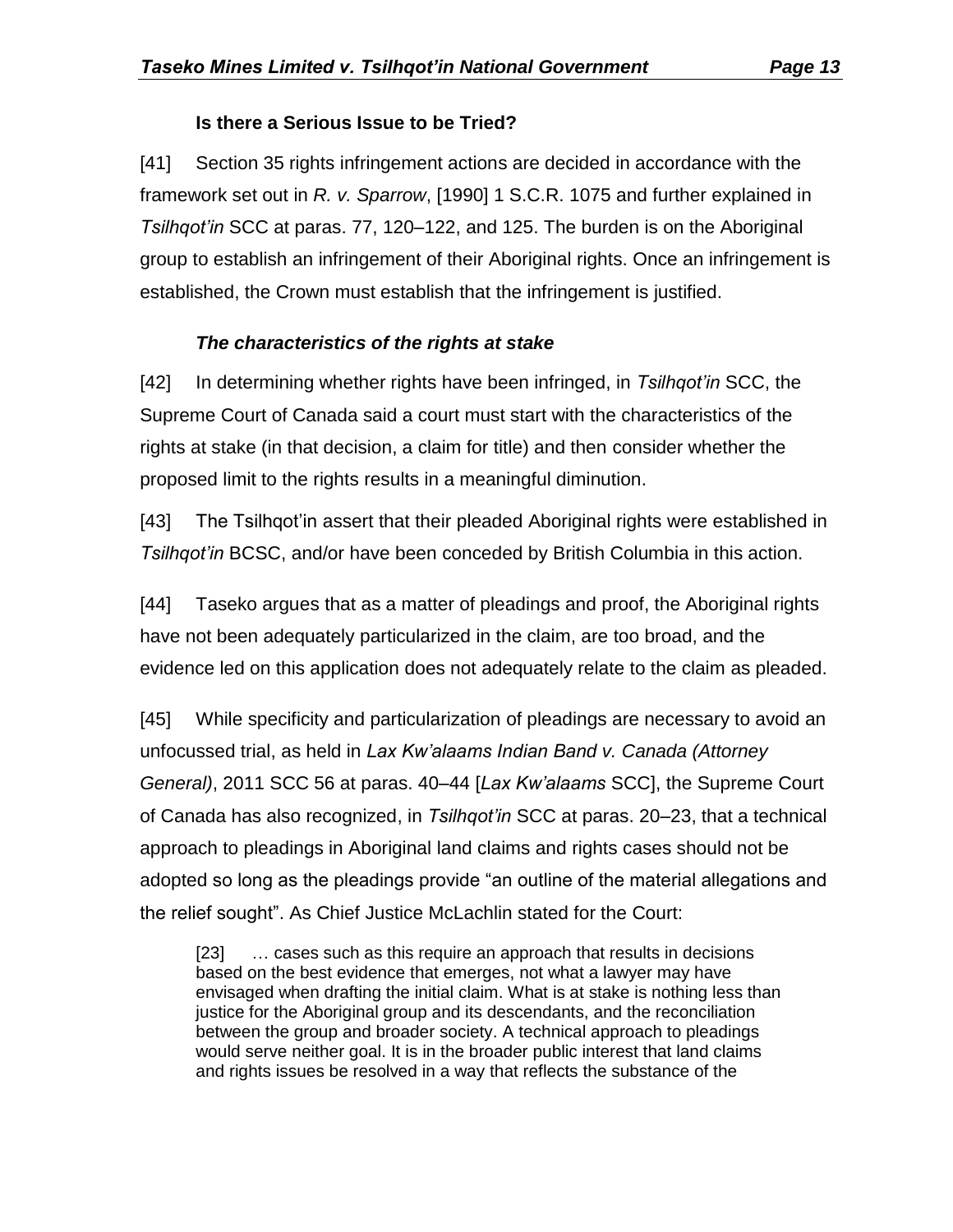matter. Only thus can the project of reconciliation this Court spoke of in *Delgamuukw* be achieved.

[46] Taseko argues that the claims made in the notice of application and the evidence led in support are focussed on the "rights to gather and the rights to pursue ceremonial and spiritual activities", and "cultural enjoyment and value of the area" or "spiritual and healing value of the area", but these cultural and spiritual aspects are not part of the declared or conceded Aboriginal rights. Taseko argues that there is a disconnect between the finding made by Vickers J. in *Tshilhqot'in* BCSC*,* that the Tsilhqot'in have the right to hunt and trap for "spiritual, ceremonial and cultural uses", and the Tsilhqot'in's assertion on this application that the rights have spiritual or cultural components. Taseko argues that there is a difference between the spirituality of the activity, which Taseko says is now asserted as a right but was not proven as a right, and the uses to which the products of a right can be put.

[47] In the judicial review proceedings pertaining to the duty to consult, the Crown conceded that the Tsilhqot'in have "strong *prima facie* claims to fishing and gathering rights and to pursue ceremonial and cultural activities in the Area as a place of unique and special significance for the Tsilhqot'in cultural identity and heritage": *William* #4 at para. 5.

[48] Taseko argues that these concessions, and the findings made in the judicial review proceedings, cannot be "repurposed" in this action, and that findings about the Aboriginal rights and the infringement of them must be made by the trial judge, relying on *LaxKw'alaams Indian Band v. British Columbia (Minister of Sustainable Resource Management) et al,* 2005 BCCA 140*,* at paras. 25-26. I agree that the trial judge will be the one to determine whether the Tsilhqot'in meets their burden of proving infringement. Whether and how the trial judge makes use of concessions or findings made in previous actions or proceedings is not a matter for me to determine. However, on an application for an injunction, such concessions and judicial findings are relevant to assess the strength of the disconnect that Taseko asserts and whether there is a serious issue to be tried.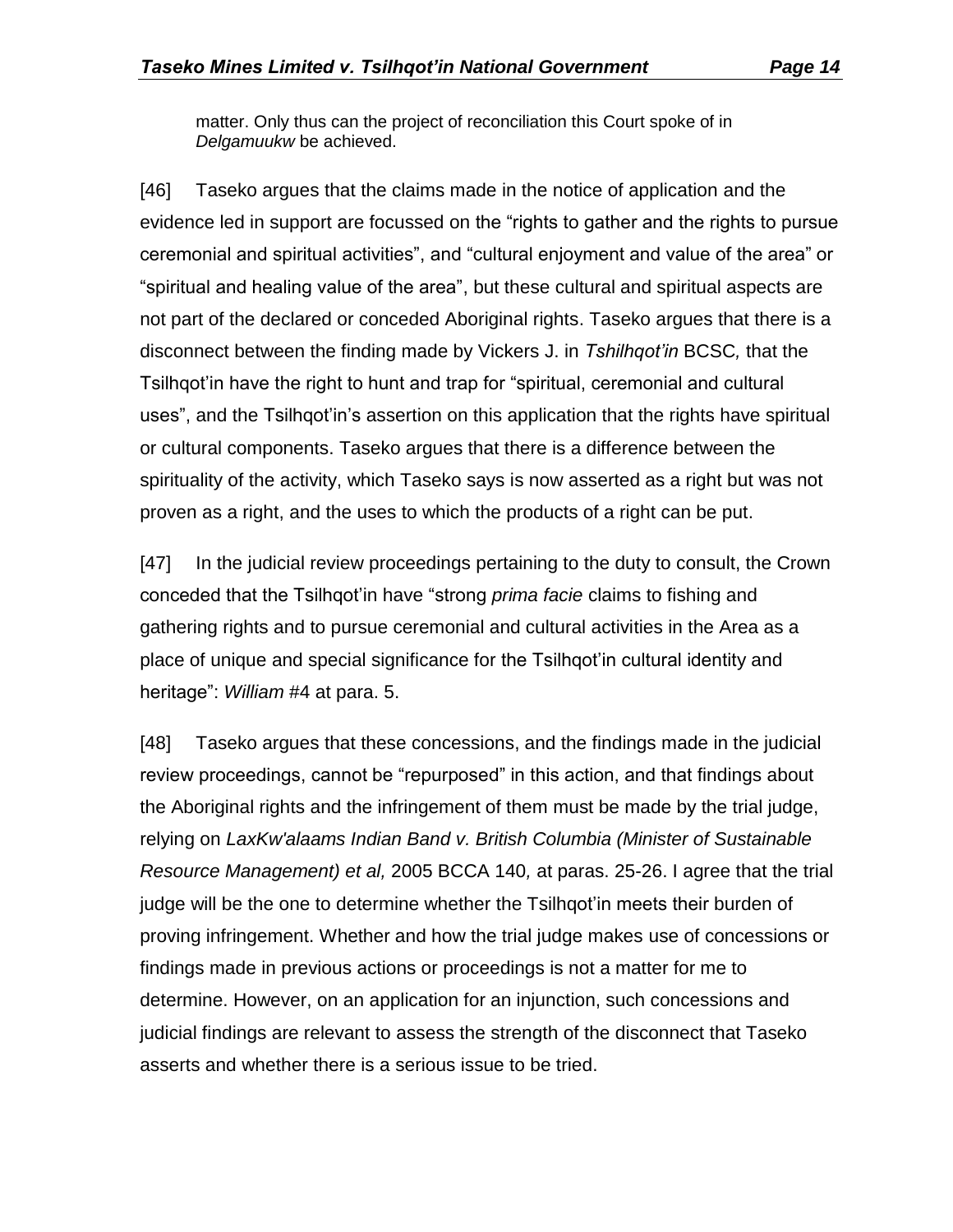[49] Taseko may pursue the distinction between cultural and spiritual aspects of the rights and cultural and spiritual uses of the products of the rights at trial, but for present purposes the distinction does not rise to the level of establishing a disconnect that precludes the Tsilhqot'in raising a serious issue to be tried on the manner in which they have framed their action and this application.

[50] Given that hunting and trapping rights are proven as described, the concessions made by the Crown with regard to fishing rights and the concession made by the Crown of a strong *prima facie* right pertaining to gathering to pursue spiritual and ceremonial activities, I am satisfied there is a serious issue to be tried that the Tsilhqot'in's established and conceded Aboriginal rights are imbued with spiritual and cultural aspects that include the right to gather for those purposes.

[51] Taseko also argues that the Tsilhqot'in's claim is a bare pleading regarding fishing within the NOW program area that is not supported by any evidence relating it to pre-contact activities, or the importance of those activities, and that the hunting and trapping rights are for a much broader area and so are not site-specific to Teztan Biny, Y'anah Biny or Nabas.

[52] I do not accept this argument. The Tsilhqot'in's hunting and trapping rights in their traditional territory as a whole, including the NOW program area, were established in *Tsilhqot'in* BCSC, and British Columbia's concessions regarding fishing pertain to their traditional territory which includes the NOW program area. The Crown's concession regarding gathering rights and ceremonial, spiritual and cultural activities relate to the NOW program area as a place of unique and special significance for the Tsilhqot'in's cultural identity and heritage: *William* #2 at para. 73; and *William* #4 at paras. 5, 38. By definition, the findings and concessions of Aboriginal rights include the concept of pre-contact activity.

[53] The site specific quality of these established and conceded Aboriginal rights, as described in *Delgamuukw v. British Columbia*, [1997] 3 S.C.R. 1010 at para. 138 and in *Tsilhqot'in* BCSC at paras. 1173–1175, is supported by the evidence of Tsilhqot'in members and elders on this application as described below.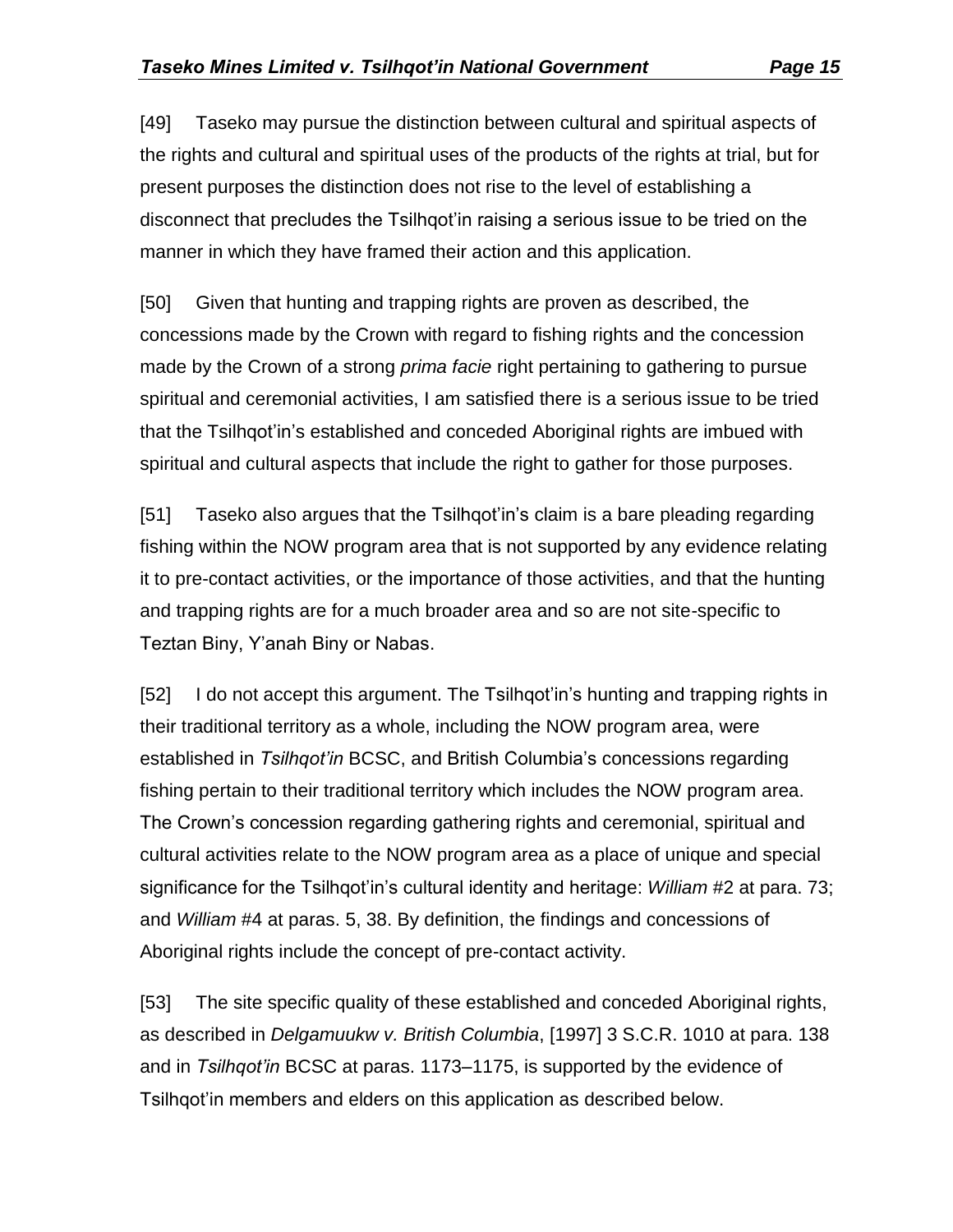[54] I am satisfied there is a serious issue to be tried that the Tsilhqot'in have the established and conceded Aboriginal rights in the NOW program area.

#### *Infringement*

[55] Once an Aboriginal right has been established, the court must ask whether there has been a meaningful diminution of that right. If so, an infringement of the right is made out. Meaningful diminution has been defined as including "anything but an insignificant interference with that right": *R. v. Morris*, 2006 SCC 59 at para. 53. As set out in *Tsilhqot'in* SCC at para. 122, citing *Sparrow* at 1112, the following three factors will aid in determining whether an infringement has occurred: (1) whether the limitation imposed by the legislation is unreasonable; (2) whether the legislation imposes undue hardship; and (3) whether the legislation denies the holders of the right their preferred means of exercising the right.

[56] The Tsilhqot'in plead that the NOW program area is of unique and special significance to the Tsilhqot'in, is critical for the Tsilhqot'in culture, identity, and the exercise of the Tsilhqot'in's Aboriginal rights will be significantly and irreparably impacted by the NOW program, even if all proposed mitigation measures are fully implemented. The impacts the Tsilhqot'in assert are: the Tsilhqot'in will be prohibited from accessing the NOW program area at certain times; noise; industrial activity; and workers which will cause wildlife and the Tsilhqot'in to avoid the program area; lasting adverse effects on the environment and biodiversity due to increased fragmentation of wildlife habitat; deforestation; and increased hunting by non-Tsilhqot'in at a time when regional moose populations have plummeted.

[57] Taseko argues that the Tsilhqot'in's evidence does not meet the merits threshold for infringement that results in meaningful diminution because it is speculative and imprecise when compared to studies which show that exploratory drilling will not have material impact on wildlife and fish; because the NOW work program area is only .04% of the Tsilhqot'in's traditional territory and the Tsilhqot'in's established and conceded Aboriginal rights can be exercised elsewhere; and because the Tsilhqot'in's evidence emphasizes that the interference will be to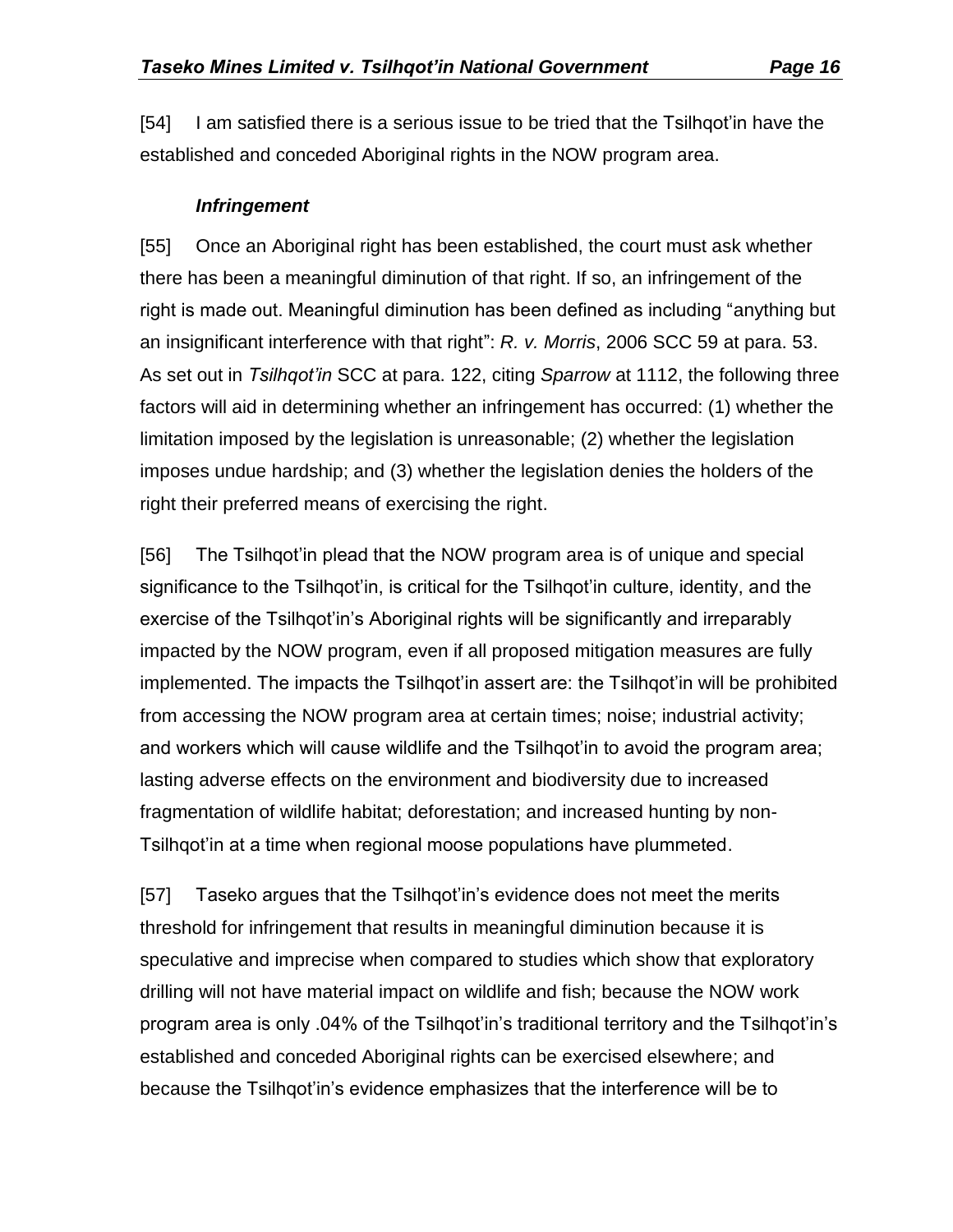alleged spiritual and cultural rights which does not amount to meaningful diminution of established or conceded Aboriginal rights.

#### *The evidence on impact*

[58] The Tsilhqot'in rely on affidavit evidence of their members to establish the importance of certain areas to the practice of their established and conceded Aboriginal rights. This is a permissible means to adduce such evidence on an interlocutory injunction: see *Yahey v. British Columbia*, 2017 BCSC 899 at para. 88.

[59] With regard to Taseko's argument that the evidence is only speculative, I observe that when proffering evidence of a rights infringement that will be occasioned by exploratory drilling work not yet undertaken, the evidence is bound to have a speculative quality. The trial judge will have to determine which evidence is reliable on this point. My task is to simply determine whether there is a serious issue to be tried.

[60] The evidence of members of the Tsilhqot'in include the affidavit of Richard William who deposed that Tsilhqot'in members will avoid Teztan Biny and Nabas while the work is underway because people do not hunt or trap around this kind of noise and activity. He was taught by his elders to be quiet while hunting. He deposed that these areas are important places for the Tsilhqot'in to teach their youth how to live a Tsilhqot'in way of life through hunting, trapping, fishing, gathering plants and medicines, ceremonies, living on the land, speaking the language, and learning the stories.

[61] Marilyn Baptise, an elected chief of the Xeni Gwet'in, one of the six bands that comprise the Tsilhqot'in nation, deposed that Tsilhqot'in members depend on the area for hunting and trapping, for ceremonial practices, for fishing and for gathering plants and medicines. She deposed that the area is special and unique because it is a "one stop shop" for their cultural practices: fishing, trapping, hunting, gathering, spiritual and ceremonial activities. She also deposed that the area is important for food security which requires continuity and a healthy, intact ecosystem. She deposed that many Tsilhqot'in elders eat food from this area and many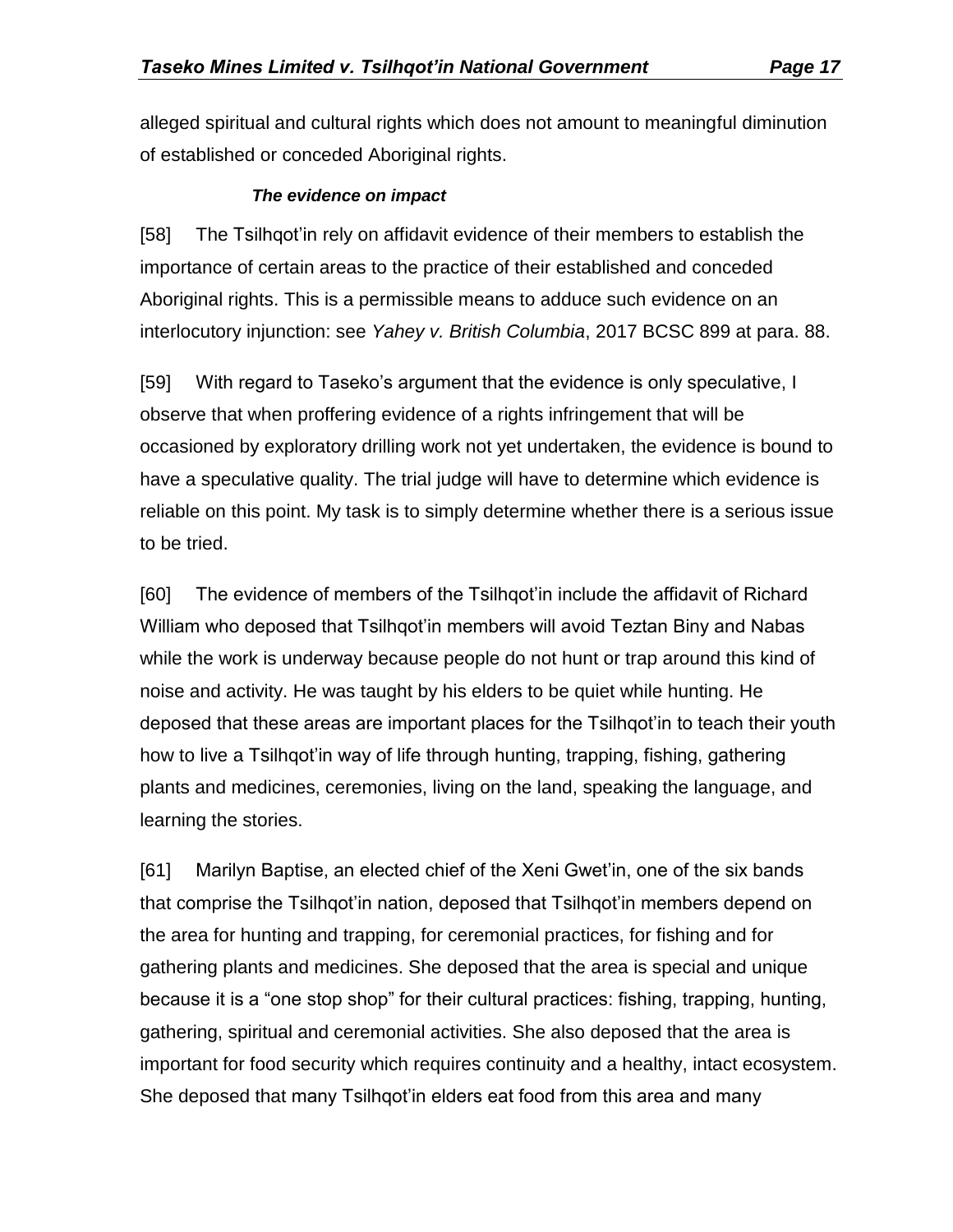Tsilhqot'in go to the area because it was one of the few areas that is still intact. She deposed that much of their traditional territory is not suitable for these activities because of development, in particular clear cut logging.

[62] Norman William, a Xeni Gwet'in and Tsilhqot'in member deposed that he spent much of his childhood and youth in Nabas. As of the age of ten, he trapped during the winters at Y'anah Biny and at different locations near there including Nabas and Teztan Biny. He saw negative affects after the 2012 exploratory drilling program including less game, and more non-Tsilhqot'in hunters travelling on the new access trails on all-terrain vehicles. He deposed that if the NOW program goes ahead, the animals would run away and so the hunting would not be good. He deposed that gatherings would not occur during drilling work because they would not have peace and could not teach their youth while the work was going on with the workers there. He deposed that Nabas, an area in which he has harvested his entire life, would not recover during his lifetime.

[63] Cecil Grinder deposed that he is a Tsilhqot'in member. He started hunting at Teztan Biny when he was seven or eight years old. He deposed that there are other spiritual places in the Tsilhqot'in territory, but the area around Teztan Biny is powerful because it is quiet and less disturbed than other places. He testified that they could not do healings or gatherings at Teztan Biny while the exploratory work goes on. He testified that the previous exploratory work damaged the area around Teztan Biny, including Nabas. There are a lot more trails, and he sees a lot more people on them on all-terrain vehicles.

[64] Photographs of the 2012 exploratory work are in evidence. Access trails are the width of a backhoe and amount to extensive incursions into the forestation and foliage. Roads are the widths of two vehicles. The photos depict the landscape covered with the debris of timber harvesting and the imprints of industrial heavy equipment. The 2012 exploratory drilling program was on a much smaller scale than the drilling to be undertaken pursuant to the NOW permit which permits twice as many new trails to be cut, twelve times as many drill sites, and six times as many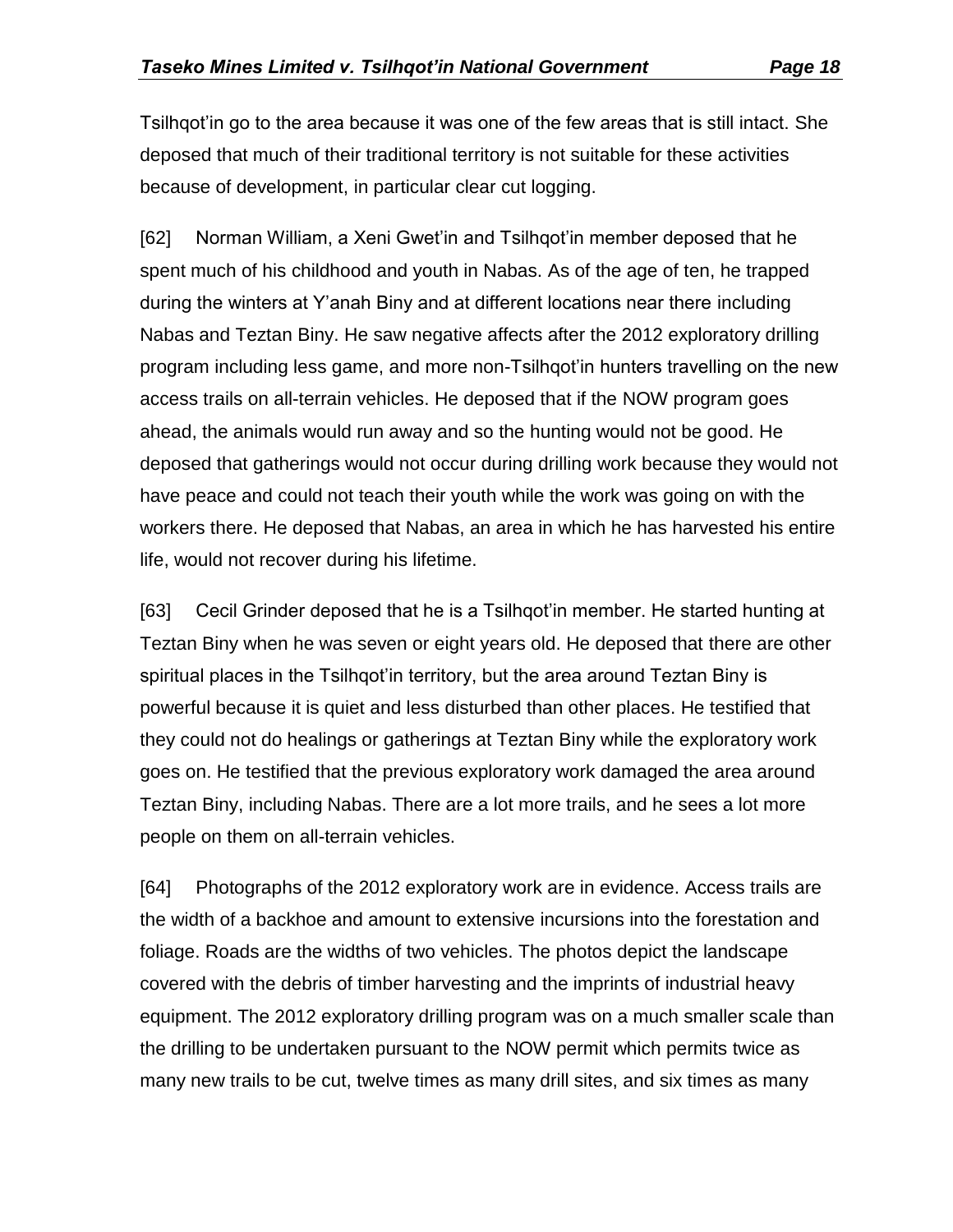test pits: *William* #4 at para. 19. Given the evidence pertaining to the 2012 drilling program, the concerns of the Tsilhqot'in cannot be dismissed as merely speculative.

[65] With regard to Taseko's assertion that the Tsilhqot'in evidence cannot be reconciled with scientific studies and the latter should be preferred, I note that based on all of the evidence, Senior Mines Inspector Adams concluded that the drilling activity may cause wildlife to change use of the area, may cause changes in wildlife distribution, and may increase access for non-aboriginal hunters, trappers and poachers until the new trails that will be cut are re-claimed. He found the trails would also have a longer term impact on wildlife and habitat features. He also found that harvesting of 1048 square metres of timber will have affects for 15 to 20 years. However, he also found that negative impact on some species may have positive impacts on others. The Senior Mines Inspector described how the reclamation and mitigation possibilities could minimize or avoid some of the negative impact.

[66] In March 2017, British Columbia provided the Tsilhqot'in with a Revised Impacts Assessment regarding the NOW program. As summarized by Mr. Justice Branch in *William* #2 at para. 33, this assessment described the following impacts:

 $[33]$ 

- a) It "would be an extensive drilling program, several times the scale and magnitude of the [2012 exploratory program]";
- b) Teztan Biny and Nabas areas are "places of unique and special significance for the Tsilhqot'in cultural identity and heritage" and "highly valued by the Tsilhqot'in due to its remoteness, peacefulness and relatively pristine nature of these lands and waters ...";
- c) "... [T]he exploration work can be disruptive and may have significant emotional impacts that are difficult to quantify in an assessment" such as Tsilhqot'in members "avoiding use of this area for hunting and trapping activities during an active drilling program";
- d) "The moose population has plummeted in recent years making the hunting grounds around Teztan Biny and Nabas more significant and the potential displacement of moose due to the drilling activity more of an impact";
- e) "[Tsilhqot'in] community members exercising Aboriginal Interests in this area may be impacted by noise, industrial activity, and dust which will cause adverse impacts to the Tsilhqot'in community members who traditionally hunt in the area over the next 3 years, depending on how close they are to the drilling area";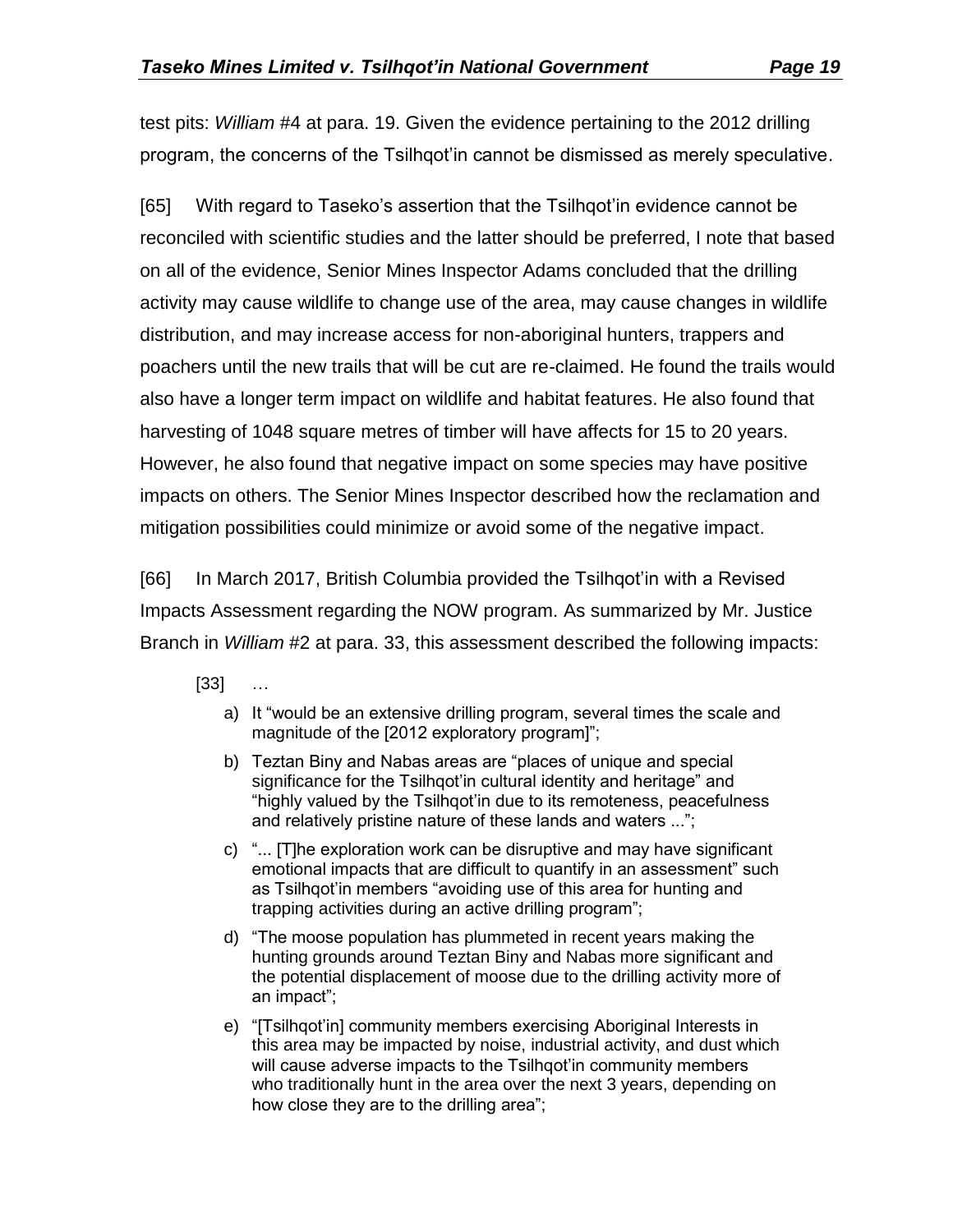- f) It will "significantly impact" Tsilhqot'in's use and enjoyment of this "culturally and spiritually significant area" and "may result in the [Tsilhqot'in] choosing to avoid the area entirely until the work is done, including for fishing activities" and "gathering activities";
- g) It is "likely to have serious impacts on social, cultural, spiritual and experiential aspects of [Tsilhqot'in] hunting and trapping activities" and "fishing activities";
- h) Activities, "including drilling, trenching, access trails and 50-man camp will have serious impacts on the [Tsilhqot'in's] ability to use and enjoy the area";
- i) "… [T]he impact on [Tsilhqot'in's] strong claim of an Aboriginal right to cultural and spiritual practices in this area is assessed as serious".

[67] The evidence supports a serious issue to be tried that the impact of the NOW program will be a meaningful diminution in relation to the established and conceded Aboriginal rights in the program area.

#### *The .04% argument*

[68] Taseko argues that the NOW program area covers only .04% of the Tsilhqot'in's traditional area which is comprised of the area where they have proven title, the area in which they have proven rights, and a greater area they describe as their traditional territory. Taseko argues that the interference that will be caused by the NOW program does not reach the tipping point where the area of interference compared to the area available to the Aboriginal group is sufficient to be a meaningful diminution.

[69] The Tsilhqot'in argue that a meaningful diminution can be established if there is interference with the Aboriginal group's preferred area to exercise its rights, regardless of the size of that area compared to the rights area as a whole. They have plead and led evidence that Teztan Biny and Nabas are preferred areas to hunt, trap and fish. They also point to evidence that the NOW program area, despite the 2012 exploratory drilling, is relatively undisturbed, compared to other parts of their proven rights areas where there have been significant forestry activities and forest fires. Certain parts of the greater areas are not accessible to the Tsilhqot'in, especially elders, because of the nature of the terrain.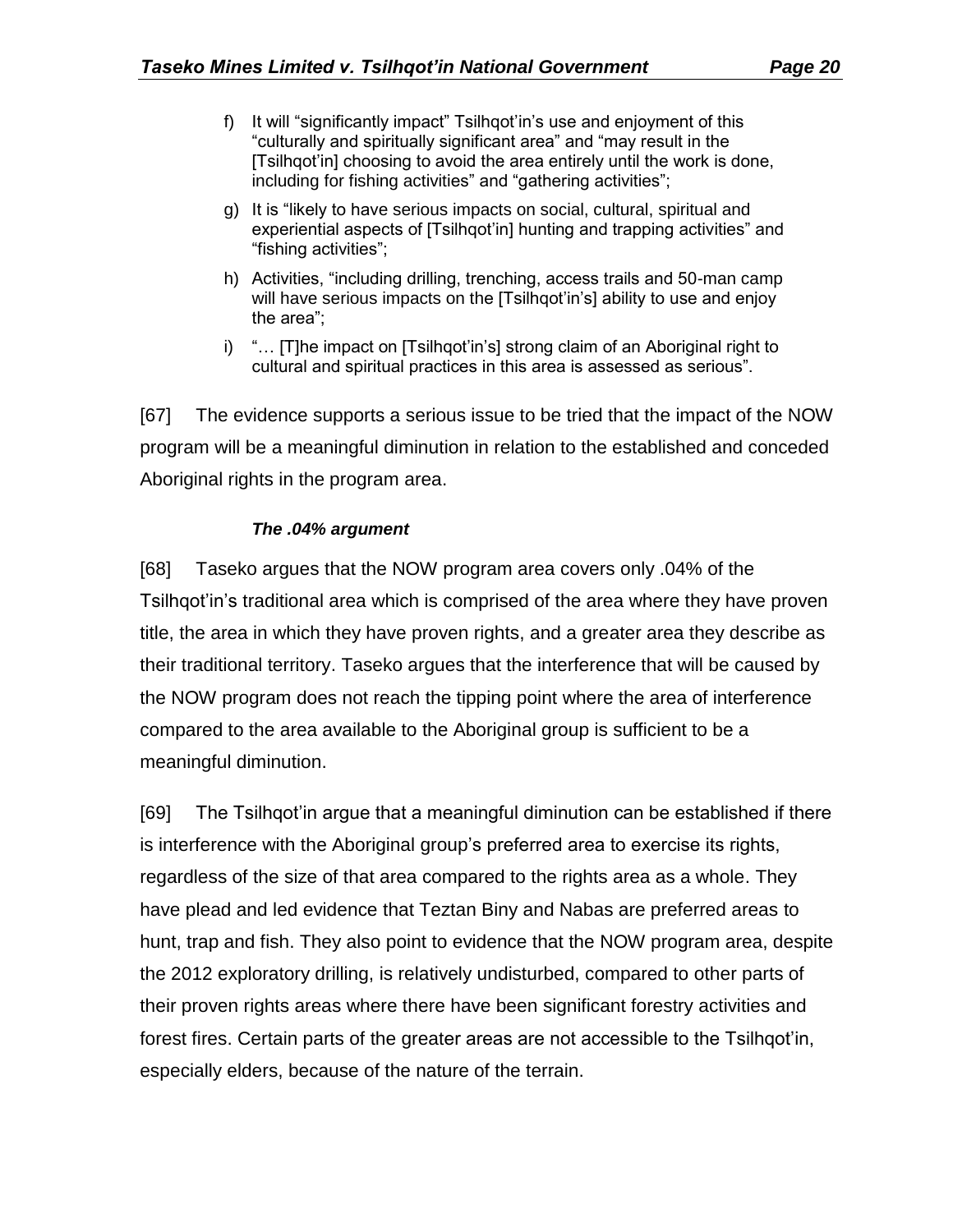[70] Denying the holder of a right their preferred means of exercising it can constitute a meaningful diminution of the right: *Tsilhqot'in* SCC at paras. 104–105. Preferred means may include the preferred area in which to exercise the right in question: *Halfway River First Nation v. British Columbia (Ministry of Forests)*, 1999 BCCA 470 at para. 187 per Madam Justice Huddart, concurring; *R. v. Little*, [1993] 3 C.N.L.R. 214 (B.C.S.C.), rev'd on other grounds (1995), 131 D.L.R. (4th) 220 (C.A.).

[71] However, the case law also considers whether the Aboriginal right can be exercised elsewhere in considering whether the restriction truly is a meaningful diminution, or merely an insignificant interference. As observed by Justice Sharlow , in dissent but not on this point, in *Canada (Canadian Heritage) v. Mikisew Cree First Nation*, 2004 FCA 66, rev'd 2005 SCC 69 at para. 135, the overall size of the area in which the right in question can be exercised and the size of the specific area to be affected by the project in question are not particularly relevant considerations in and of themselves. The key consideration is whether the preferred means of exercising these rights is integrally linked to the place where the proposed project is to take place or where the project may create adverse impacts. A preferred area may be small but integral to the practicing of the right in question. Correlatively, simply because an area is rendered inaccessible or less-than-optimal for the exercise of the right, does not inexorably lead to the conclusion that a *prima facie* infringement has occurred. Actual evidence of hardship, and the scope of the protected right, are integral to the analysis: *R. v. Lefthand,* 2007 ABCA 206 at paras. 177-180, leave to appeal to S.C.C. ref'd 385 N.R. 392 (note), 385 N.R. 393 (note), per Conrad J.A., concurring. This evidence may take into account consideration the relative accessibility and convenience of the preferred area, compared to other areas where the right could be exercised, in addition to the comparative quality of exercising the right between the preferred and non-preferred areas: *R. v. Catarat*, 1999 SKQB 28 at para. 70, aff'd 2001 SKCA 50, leave to appeal ref'd [2001] S.C.C.A. No. 382.

[72] The Tsilhqot'in have led evidence on the factors relating to the NOW program area including that it includes preferred areas to fish, hunt and trap that are culturally and spiritually important areas; they area is relatively ecologically intact and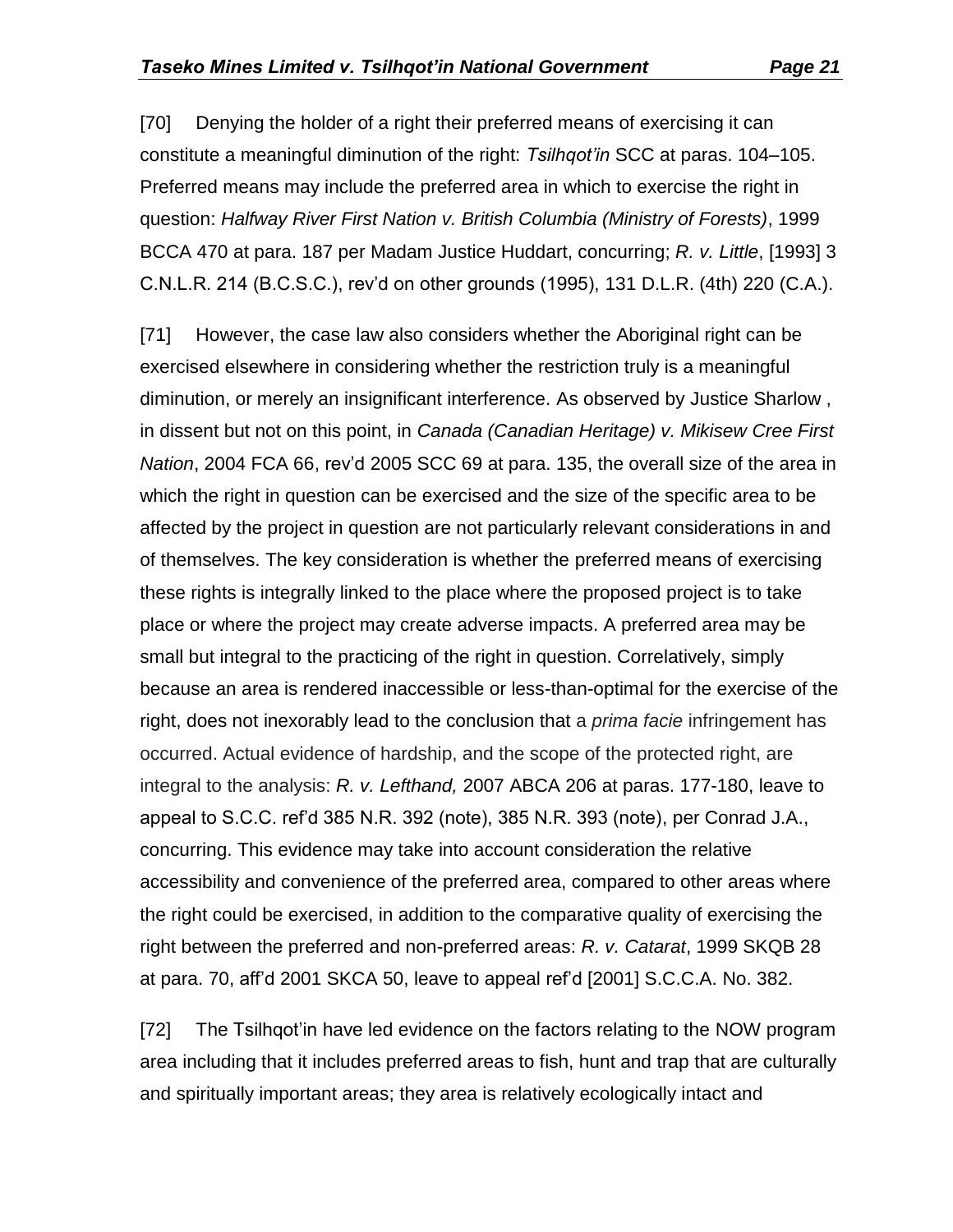undisturbed, and therefore quiet and peaceful, which improves the hunting, fishing and trapping compared to other traditional areas; large portions of the traditional areas are not suitable for hunting, fishing and trapping due to settlement, logging, and forest fire devastation; and the NOW program area is accessible due to forest service roads and other access means compared to other traditional areas which are hard to access due to the terrain, especially for elders.

[73] In my view, infringement is a serious issue to be tried, notwithstanding that the NOW program is .04% of the Tsilhqot'in's traditional territory.

#### *Cultural, spiritual and gathering aspects of the rights interference*

[74] Taseko argues that the evidence of the Tsilhqot'in is mostly about the interference with cultural, spiritual and gathering practices. Taseko argues that such interference is not a meaningful diminution of hunting, trapping and fishing Aboriginal rights because the cultural aspects are not necessary to these rights and without proof of necessity, there is no infringement.

[75] In response, the Tsilhqot'in argue that cultural issues lie at the core of s. 35 rights because the purpose of s. 35 is "to provide cultural security and continuity for the particular aboriginal society": *R. v. Sappier, R. v. Gray*, 2006 SCC 54 at para. 33. In addition, they rely on evidence that, from the perspective of the Tsilhqot'in, there is no distinction between culture, spirituality, community and their hunting, trapping and fishing rights.

[76] In my view, the issue of whether and how cultural, spiritual and gathering practices relate to the established and conceded Aboriginal Rights is an aspect of the serious issue to be tried.

#### *Justification*

[77] If the Tsilhqot'in establish that their rights were infringed, the burden will shift to British Columbia to justify the infringement. To do so, British Columbia must demonstrate that: (1) it complied with its duty to consult the Tsilhqot'in; (2) its actions are backed by a compelling and substantial objective in the public interest; and (3)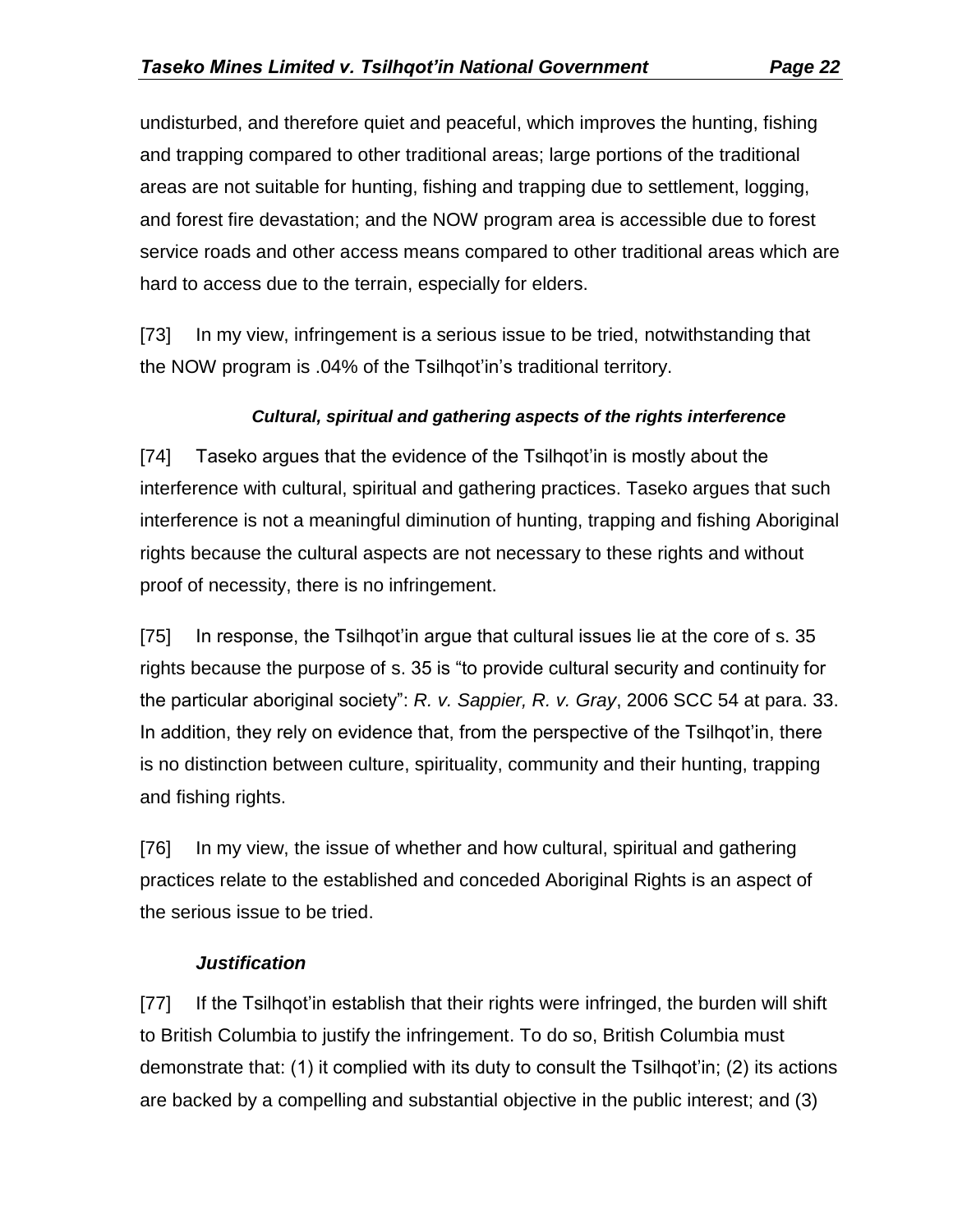the infringement is consistent with the Crown's fiduciary obligations, including that the objective's benefit to the public is proportionate to any adverse effect on the Aboriginal interest. This framework "permits a principled reconciliation of Aboriginal rights with the interests of all Canadians": *Tsilhqot'in* SCC at para. 125.

[78] In this case, the consultation petition established that the consultation process upheld the honour of the Crown. The remaining issues are whether there is a serious issue to be tried as to whether the NOW permit is backed by a compelling and substantial objective in the public interest and whether the infringement is consistent with the Crown's fiduciary obligations.

#### *The NOW permit's objective*

[79] The Tsilhqot'in assert that the objective of the NOW permit when it was issued in 2017 was the "substantial start" objective: to gather data to obtain permits to start construction of the mine prior to the January 2020 expiry of the provincial environmental assessment certificate. They argue that since substantial start cannot be accomplished for reasons other than this injunction application, the objective can no longer be compelling and substantial if it ever was.

[80] In *William* #4, the objectives of the NOW permit were characterized as follows:

[48]  $\ldots$  it is suggested that the consultation process was limited to [Taseko's] need to meet the January 2020 Substantial Start Deadline. While the record makes clear that was the primary purpose of the application, it is also clear from the material that there were other potential reasons to seek approval of the 2016 Drilling Program. While the federal government had rejected the New Prosperity Project, it had not closed the door on a mine being built, and indeed in its rejection, had invited further proposals. Further, [Taseko] in its letter of October 13, 2016, had disclosed to the Tsilhqot'in that the technical information obtained from the 2016 Drilling Program might be used in regards to a subsequent mine application.

[49] ... While the possible use of the 2016 Drilling Program in future EA proceedings was clearly collateral, it was a matter the Senior Inspector was entitled to take into account in balancing the respective positions of the parties.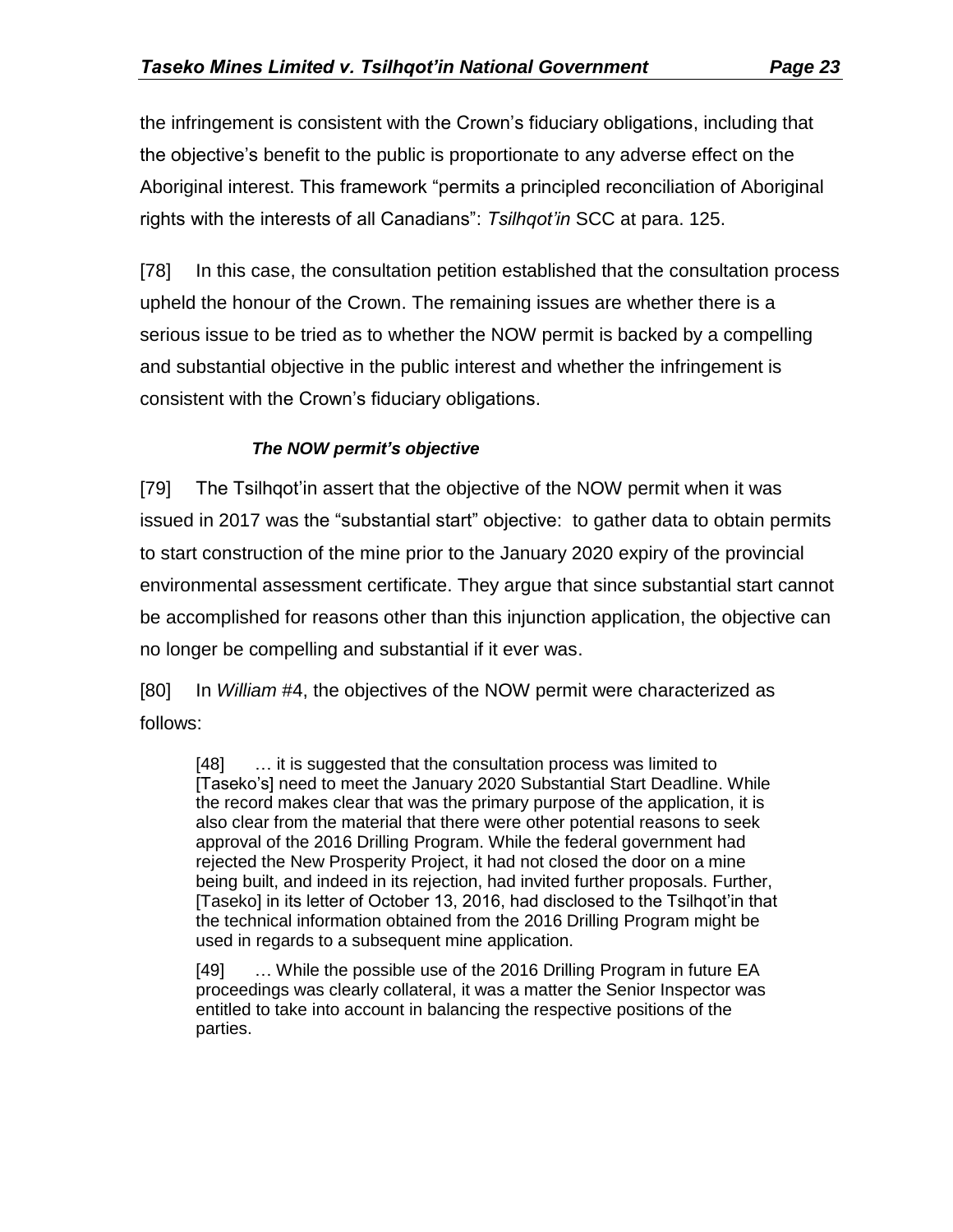[81] I accept that the primary objective of the NOW permit was to meet the January 2020 substantial start deadline and that its collateral objective was to gather data for other potential mine applications. I also accept that a collateral objective can be compelling and substantial depending on the circumstances.

[82] To constitute a compelling and substantial objective, "the broader public goal asserted by the government must further the goal of reconciliation, having regard to both the Aboriginal interest and the broader public objective." See: *Tsilhqot'in* SCC at para. 82. The parties agree that the objective(s) of the NOW permit must be the objective(s) for which it was issued in 2017: *R. v. Big M Drug Mart Ltd.*, [1985] 1 S.C.R. 295 at 331–336. The parties disagree on whether evaluating whether the permit's objectives are compelling is based on the circumstances at the time the permit was issued, or at the time of this injunction application.

[83] The Tsilhqot'in argue the latter, relying on *Irwin Toy Ltd. v. Quebec (Attorney General)*, [1989] 1 S.C.R. 927 at 932–933; and *R. v. Butler*, [1992] 1 S.C.R. 452 at 494–496.

[84] Taseko acknowledges that in the *Charter* context, it is open to governments to justify legislation on the basis that its objective has become pressing and substantial, regardless of whether it was necessarily pressing and substantial at the time the legislation was introduced. However, Taseko argues this analysis should not be extended beyond the *Charter* context to the s.35 rights infringement framework.

[85] In my view, this issue is not one which needs to be, or should be, resolved on this interlocutory injunction. The only question that I must resolve is whether there is a serious issue to be tried as to the compelling nature of the permit's objectives.

[86] The NOW permit was issued in 2017. The Tsilhqot'in assert the permit did not have a compelling objective when it was granted, and its objective is even less compelling now. The primary objective was to gather data to obtain further permits and approvals to start construction on the mine by January 2020, failing which the environmental assessment certificate issued by British Columbia would expire. The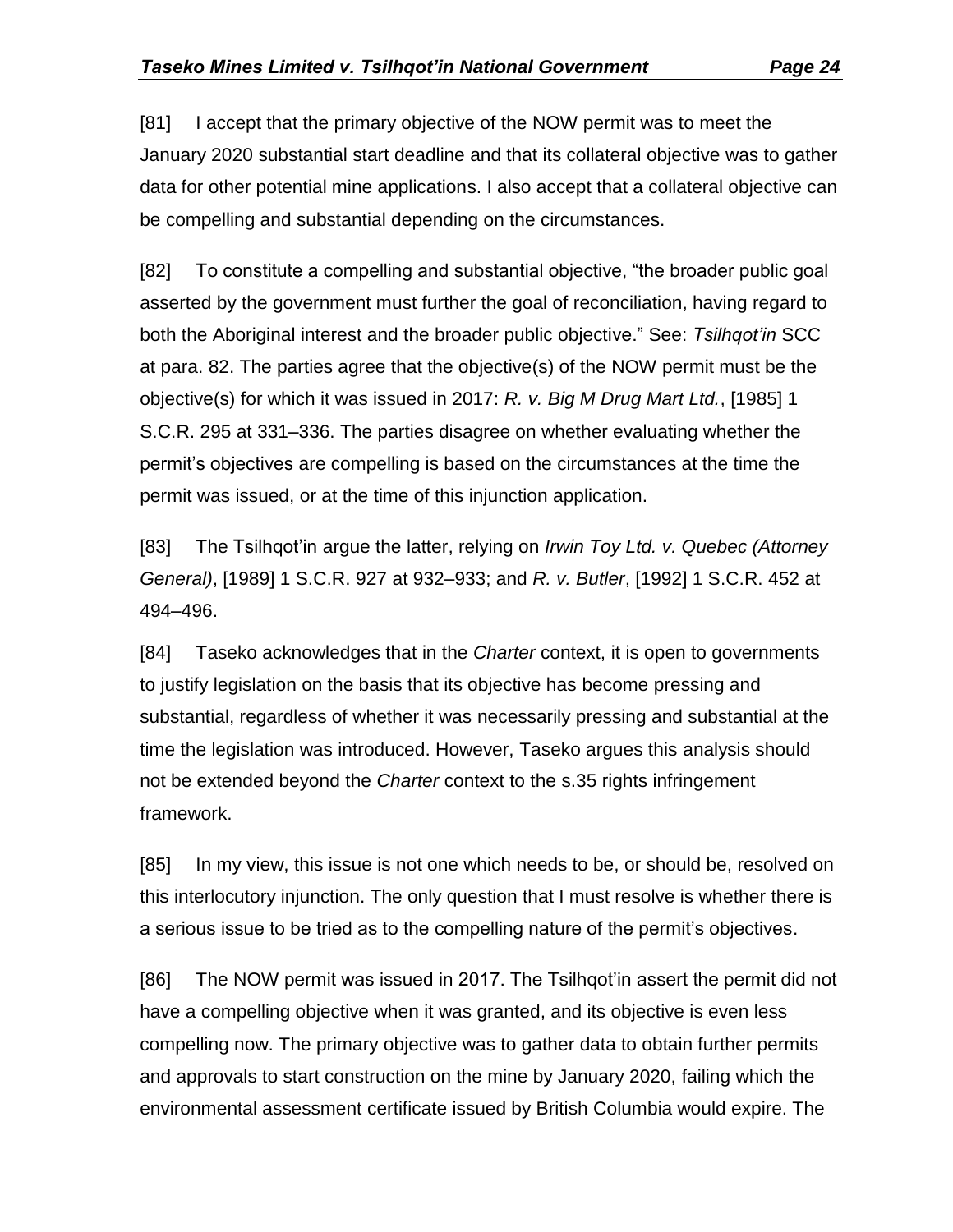Tsilhgot'in argue that even in 2017, substantially starting construction by January 2020 was unlikely because Taseko had neither federal nor provincial approval for the New Prosperity Mine. They say it is impossible now because they still do not have approval from either level of government and it is likely the mine will have to be redesigned for federal approval.

[87] With regard to the collateral objectives, the Tsilhqot'in argue that they relates to the bigger picture of operating the mine, or redesigning the mine in order to obtain federal approval for it. They say that these objectives are not compelling since Taseko does not have permission to operate the mine, and it is not known in what form the mine will operate since Taseko has not decided to redesign the mine.

[88] Taseko argues that no matter how you look at the primary and collateral objectives, the NOW program is in furtherance of developing a mine which will contribute to the economic development of the British Columbia interior through the creation of jobs and economic growth. These are both objectives the Supreme Court of Canada has identified as being capable of justifying an incursion on Aboriginal rights: *Tsilhqot'in SCC* at para. 83, citing *Delgamuukw* at para. 165.

[89] In my view, the uncertainty around this mine generally, both in 2017 and now, and the moot substantial start goal, are such that there is a serious issue to be tried on whether the primary objective of the NOW permit is compelling and substantial. An element of the issue is the time at which the compelling and substantial nature of it is assessed.

[90] There is also a serious issue to be tried on the collateral objectives. They are *prima facie* compelling, but whether they are definitively compelling is affected by consideration of whether the collateral purposes are connected to the ultimate construction and operation of the mine. The evidence on this application does not include whether the data gathering is necessary or how it will be used with regard to the ultimate goal of constructing and operating a mine.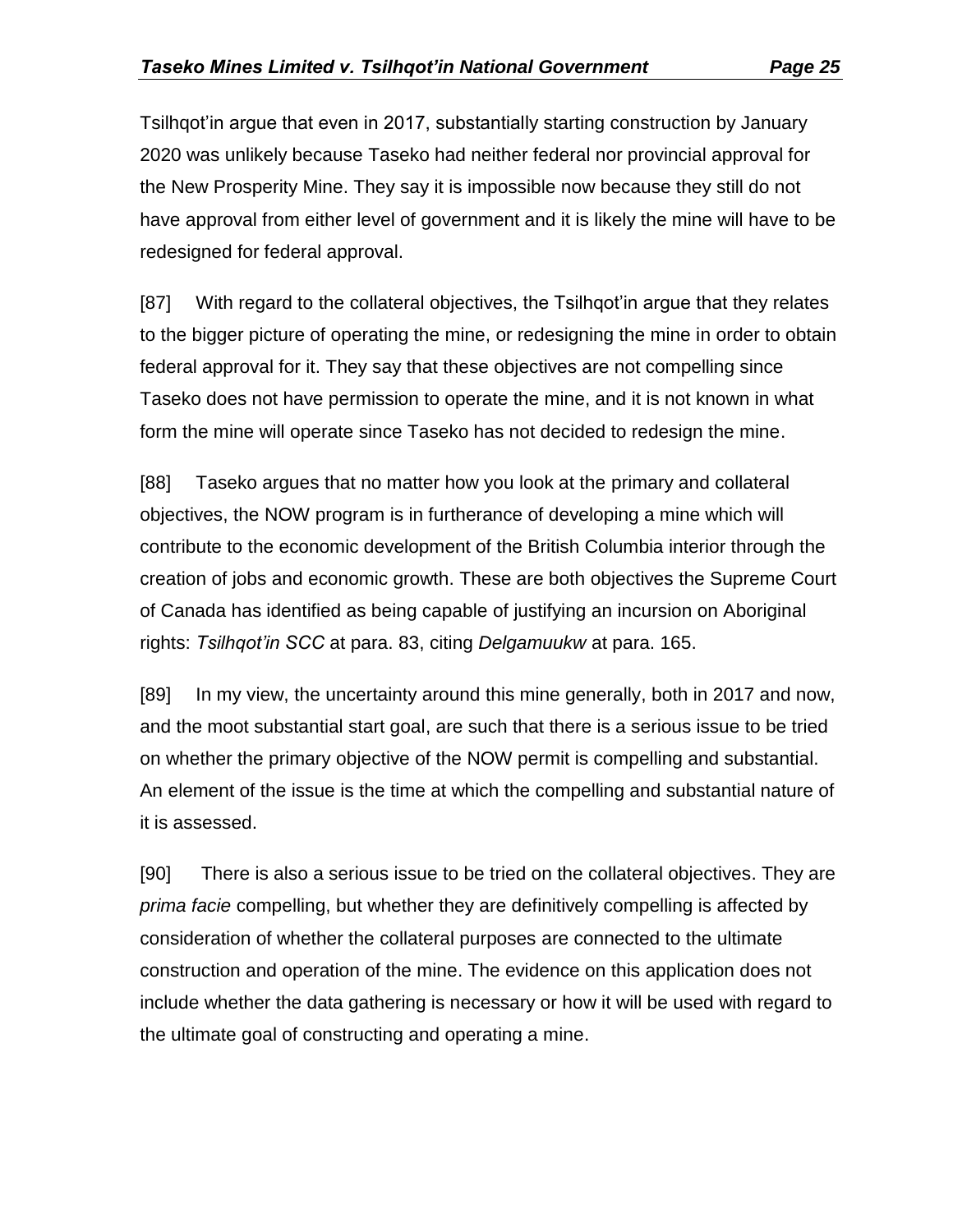[91] Given a serious issue to be tried on the compelling and substantial nature of the objectives, it is not necessary to assess whether there is a serious issue to be tried on whether the alleged infringement is consistent with the Crown's fiduciary obligations. For this reason, and because it is premature to address the issue of whether the infringement was consistent with the Crown's fiduciary obligations in the absence of any findings as to the precise nature of the infringement in need of justification (see *West Moberly First Nations v. British Columbia*, 2018 BCSC 1835 at para. 274), I will not do so.

#### **Irreparable harm and balance of convenience**

[92] Irreparable harm and the multi-factor balance of convenience test are commonly considered together in one analysis: *Yahey* at paras. 34-36 citing *A.G. British Columbia v. Wale* (1986), 9 B.C.L.R. (2d) 333 (C.A.), aff'd [1991] 1 S.C.R. 62. The overall determination to be made is who will suffer greater harm from the granting or refusal of the injunction. The relevant factors to be considered are:

- a) the adequacy of damages as a remedy for such harm;
- b) the likelihood that awarded damages will be paid;
- c) whether the harm from granting or refusing the injunction would be irreparable;
- d) which of the parties has acted to affect the status quo;
- e) the strength of the applicant's case;
- f) the public interest; and
- g) any other factors affecting the balance of justice and convenience.

#### *Irreparable harm, adequacy of damages, and likelihood that damages will be paid*

[93] The Tsilhqot'in argue that interference with the ability to exercise Aboriginal rights in preferred places constitutes irreparable harm that damages cannot remedy as it impacts Aboriginal identity, spirituality, laws, traditions, culture, and rights connected to and arising from a relationship to the land. They rely on *Wahgoshig*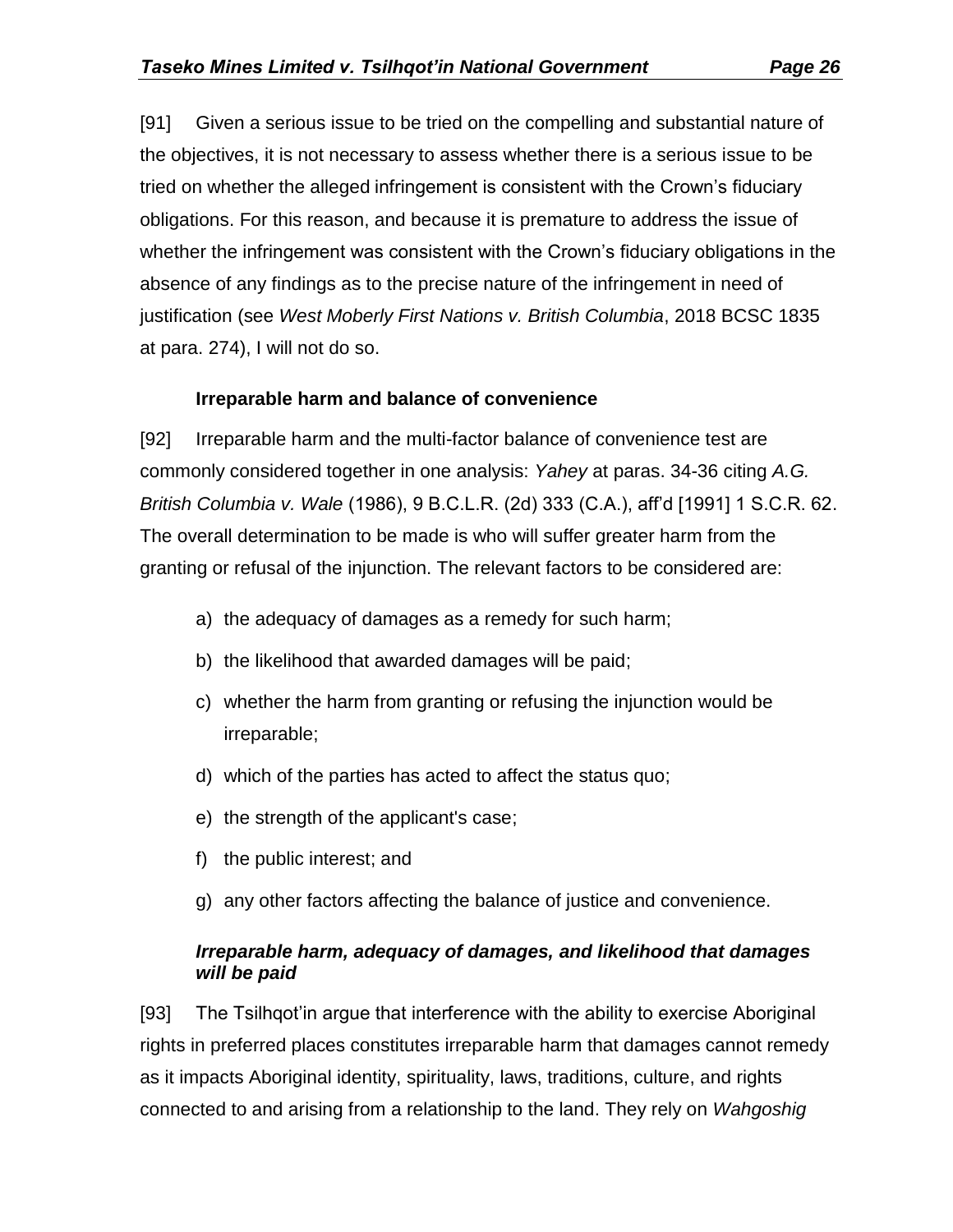*First Nation v. Ontario*, 2011 ONSC 7708 at para. 51 citing *Platinex Inc. v. Kitchenuhmaykoosib Inninuwug First Nation*, [2006] O.J. No. 3140 (S.C.J.) at paras. 79-80.

[94] The Tsilhqot'in rely on the evidence from its members about the damage that will be done by the NOW program, as well as the acknowledgements made by British Columbia in the 2017 Revised Impacts Assessment summarized above, and the statements made by this court and the Court of Appeal on various injunction and stay applications.

[95] Taseko argues that the NOW permit contains many conditions designed to avoid irreparable harm through, for example, reclamation, and because exploratory drilling work has already been done, the marginal harm does not rise to the level of being irreparable.

[96] In *Taseko Mines*, Mr. Justice Grauer heard cross applications for injunctions between Taseko and the Tsilhqot'in with regard to a permit issued by British Columbia for exploratory work in the same area as the NOW program area. He considered similar arguments in assessing irreparable harm and the balance of convenience. In granting the Tsilhqot'in's injunction, Grauer J. stated as follows:

[64] Taseko submits that much of the harm asserted by the petitioners overstates the actual impact the work will have:

[61] ...The area in which the work under the Approvals will be conducted is not the pristine environment contemplated in some cases in which interlocutory injunctions have been granted. The work is in an area which is already had various mining related activities take place, and some of the current work is in the same location as previous works.

[65] It seems to me, with respect, that this highlights one of the significant problems raised by the petitioners. Each new incursion serves only to narrow further the habitat left to them in which to exercise their traditional rights. Consequently, each new incursion becomes more significant than the last. Each newly cleared trail remains a scar, for although reclamation is required, restoration is impossible. The damage is irreparable. It follows that if only a portion of the proposed new clearings and trails prove to be unnecessary, the preservation of that portion is vital.

[66] The geology will always be there. The ore bed is not going anywhere. The same cannot be said of the habitat that is presently left to the petitioners.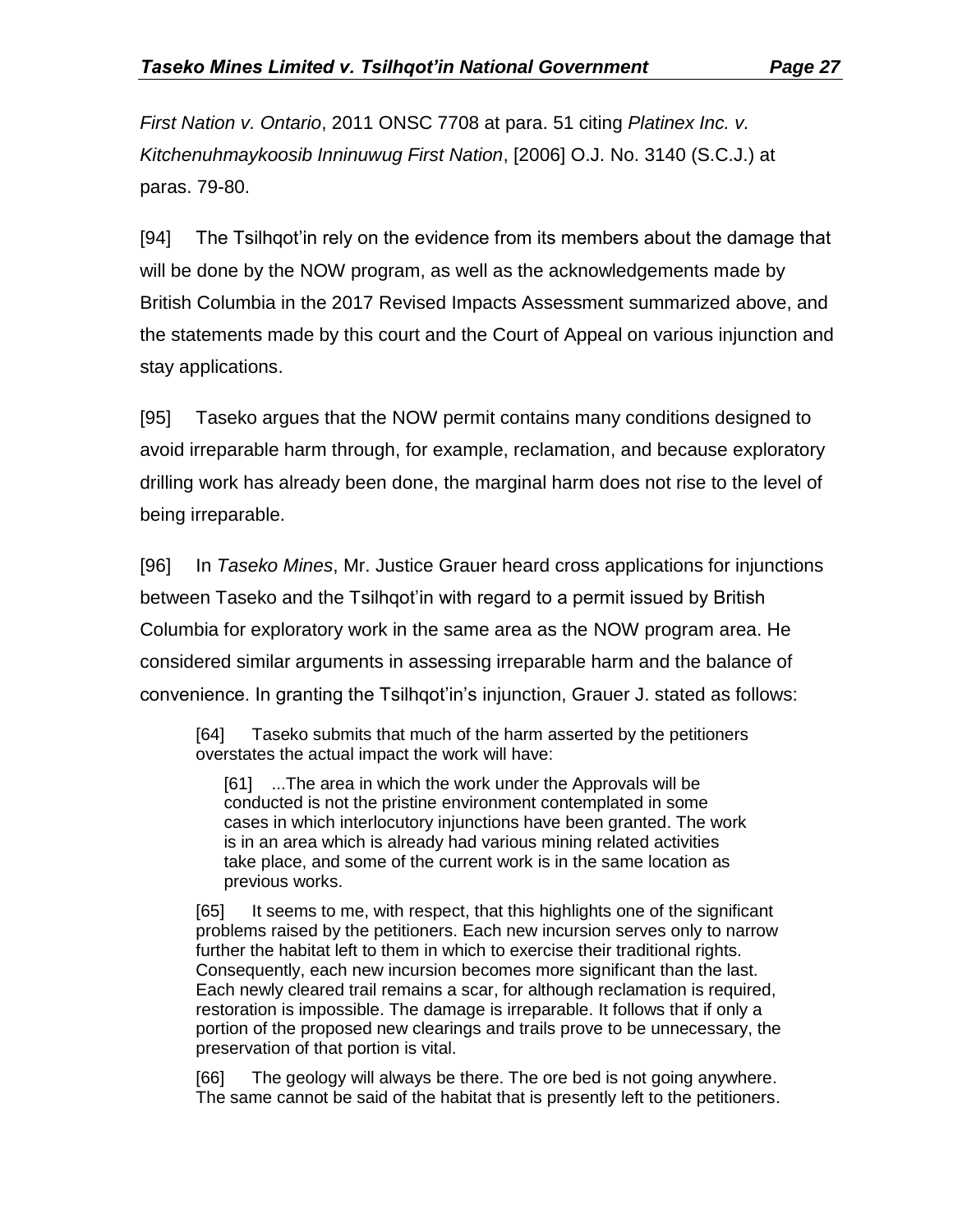Once disturbed, it is lost. Once lost, the exercise of aboriginal rights is further diminished. …

[67] In my view, this not only establishes significant irreparable harm to the petitioners' substantive rights … It also speaks to the *status quo*.

[97] Subsequent presiders have adopted these remarks, and reached the same conclusion, including Mr. Justice Branch in the interlocutory injunction application in the consultation petition, *William* #1. Branch J. added that certain points made in *Taseko Mines* applied with "additional force" given that the NOW program is of much larger scope than the 2012 program enjoined by Grauer J.; it is the third proposed exploratory program, which increases the cumulative effects recognized by Grauer J.; and the evidence put forward by the Tsilhqot'in had strengthened since the *Taseko Mines* decision because the Tsilhqot'in were able to report interferences with their recognized or alleged aboriginal rights that occurred when the 2012 drilling program took place pursuant to an agreement between the parties.

[98] These observations apply on this application especially given the evidence that 31 of the 47 hectares to be disturbed will be new disturbance, and the evidence that even though there has been some industrial activity in the area, it is relatively undisturbed compared to large portions of the Tsilhqot'in traditional territory.

[99] When issuing the interlocutory injunction pending the appeal of the dismissal of the consultation petition, *Williams* #3, Madam Justice Dickson said:

[38] Like Justice Branch, I agree with Justice Grauer's analysis in the 2011 injunction reasons. As he did, I note that the scope of the 2016 Program is much larger than its predecessor and that it is the third such program, which increases the cumulative negative effects. I also agree with Justice Branch that there is a material risk of serious, irreparable harm to the appellants if the 2016 Program proceeds which outweighs the risk of harm to Taseko, particularly as mitigated by the factors Justice Branch described in his reasons and that I have quoted.

[39] Whether any further delay will actually cause Taseko's EA Certificate to lapse or precipitate the demise of the overall project is not established. However, it is more than likely that permanent alteration of the Area will jeopardize the appellants' ability to exercise their Aboriginal rights during the course of work and for years to follow. As Justice Grauer stated, if the injunction does not issue, the appellants will have lost their asserted right … On the other hand, granting the injunction will not deprive Taseko of the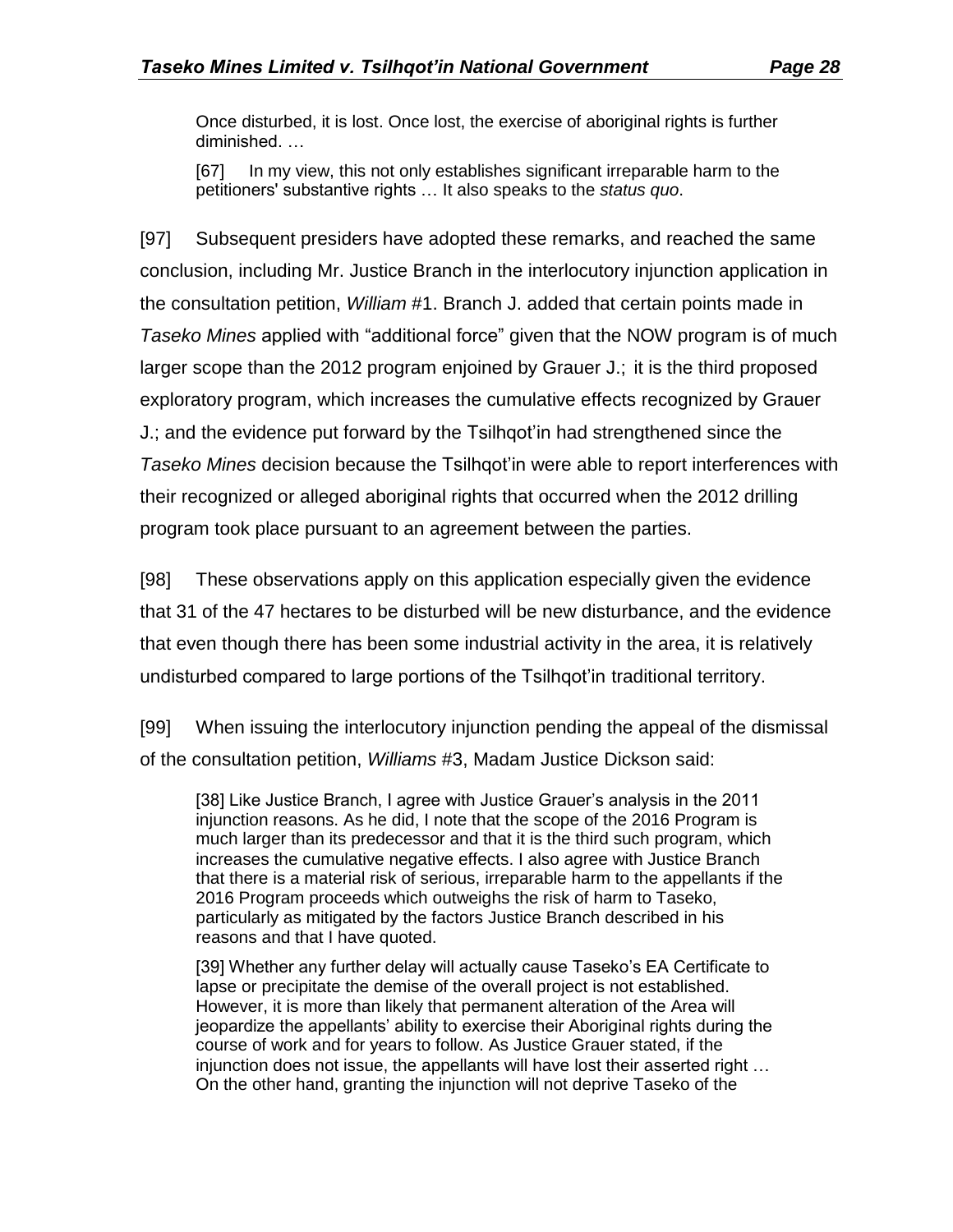opportunity to obtain the geological and engineering information it may require, albeit with some delay.

[100] As it is now apparent that the provincial environmental assessment certificate will expire in January 2020 before work on the mine is substantially started, this expiry is no longer relevant to the irreparable harm analysis because it cannot be avoided regardless of the outcome of this application. However, Taseko is understandably concerned about the expiry of the NOW permit. This permit, if renewed in July 2020, will permanently expire if the work is not completed by July 2022. Although I have found that it is possible to complete the trial in time for that work to complete if Taseko is successful at trial, it is not a sure thing and there is a material risk that the NOW permit will expire before the work is completed.

[101] The expiry of the NOW permit constitutes harm to Taseko if the inability to undertake the NOW program adversely affects Taseko's goal of constructing and operating a mine. This requires a finding that the collateral objectives of the NOW permit is connected to mine construction and operation. However, the collateral purpose of gathering data is not well articulated in the sense of what is to be collected, how it will be used specifically and whether the full scope of the NOW program is necessary to undertake this data collection. There is a suggestion that the data could be used to redesign the mine, but the evidence is that Taseko has not decided to redesign the mine, the federal government has twice rejected Taseko's proposals and Taseko's current environmental assessment certificate is in respect of a mine design it is no longer pursuing. The temporary loss of an ability to collect undefined data for an undefined or only vaguely defined purpose does not amount to significant harm.

[102] Taseko also argues that it will suffer reputational harm if it is not permitted to advance its work because preferred contractors ready to work now may not be available in the future. This type of harm is, in my view, far less serious than the harm the Tsilhqot'in have established.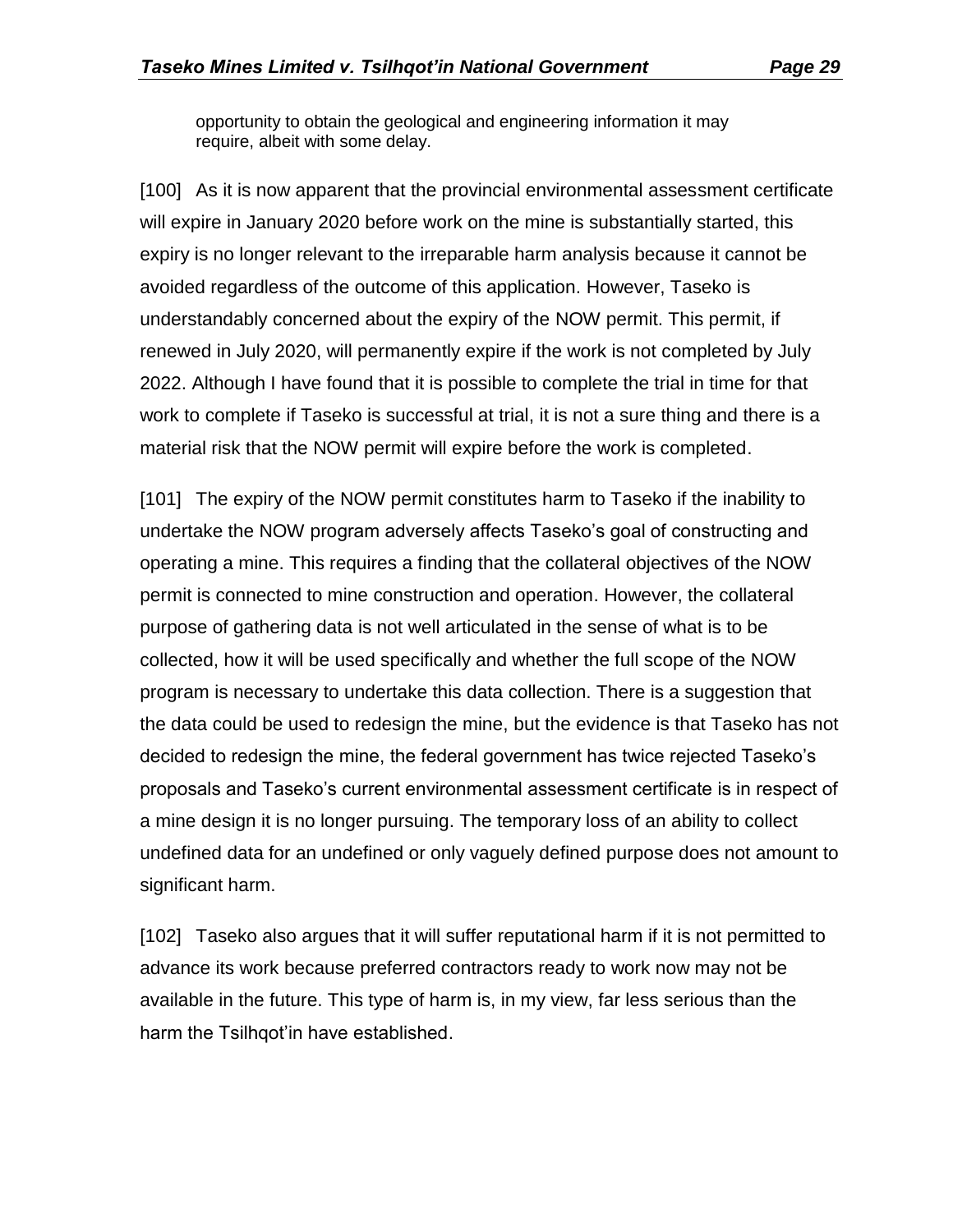[103] It is clear that the harm asserted by the Tsilhqot'in is not compensable in damages. The courts in *Taseko Mines*, *William* #1, *William* #3, and *William* #5 have found such damages to be irreparable and I agree.

[104] Taseko argues that it will suffer irreparable harm given that the Tsilhqot'in have not provided an undertaking as to damages and seek to waive this requirement.

[105] Unless the court otherwise orders, a party seeking a pre-trial or interim injunction must provide an undertaking to abide by any order that the court may make as to damages: Rule 10-4(5), *Supreme Court Civil Rules*, B.C. Reg. 168/2009. The Tsilhqot'in have not done so because they say they are not in a financial position to make such an undertaking. The Tsilhqot'in advanced the same or similar reasoning in both *Taseko Mines* and *William* #1.

[106] In *Taseko Mines*, Grauer J. waived the requirement to provide an undertaking as to damages under Rule 10-4(5), because of his assessment of the balance of convenience, because of the relative strength of the claims, the relative harm to be suffered by the parties, the relative economic resources they had available to them, and because the Tsilhqot'in had given notice that no action should be taken while it considered its options.

[107] Mr. Justice Branch, in *William* #1, similarly relieved the Tsilhqot'in of having to provide an undertaking as to damages, relying on Grauer J.'s reasoning in *Taseko Mines* and his view that equity favoured the result: see para. 19.

[108] As summarized in *Wahgoshig First Nation* at para. 77, courts have waived the damages undertaking requirement for Aboriginal parties due to constrained finances or impecuniosity where there has been egregious behavior by the respondent, or if it would be in the public interest: see also *Platinex* at paras. 113-124.

[109] Several factors favour waiving the undertaking as to damages requirement. The financial difficulty of such an undertaking are obvious, not just because of the potential magnitude based on the estimate of the value of the copper and gold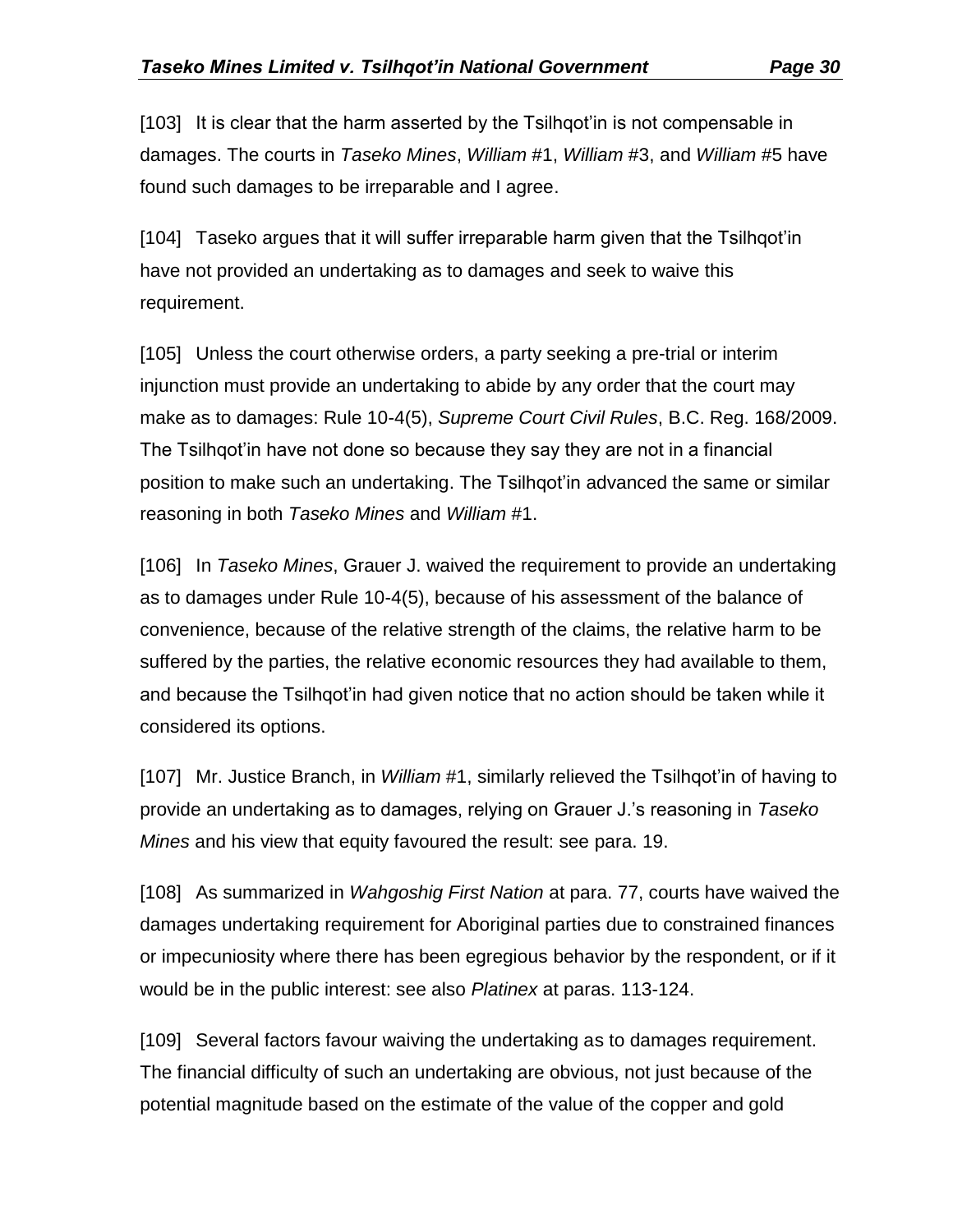deposits, but because the considerable uncertainly around Taseko ever operating a mine makes the estimate of the quantum of damages that such an undertaking would cover virtually impossible. Aspects of the Tsilhqot'in's claim appear to not only raise a serious issue to be tried but to be strong, while others are challenging. The public interest in reconciliation also supports the waiving of the damages undertaking. While other public interest issues, such as deterring self-help tactics such as the blockade and the economic benefits in the Williams Lake area and British Columbia generally, weigh against granting the waiver, the balance remains in favour of granting it. I conclude that the requirement to undertake to pay damages should be waived in these circumstances.

[110] Having waived the undertaking as to damages, the financial loss or harm that may be suffered by Taseko is considered irreparable given the Tsilhqot'in's position that they do not have the financial resources to pay damages: *William #*5 at para. 49 citing *Snuneymuxw First Nation et al. v. H.M.T.Q. et al.*, 2004 BCSC 205 at para. 34; *Red Chris Development Company Ltd. v. Quock*, 2014 BCSC 2399 at para. 66-69.

[111] Given the nature of Tsilhqot'in's harm, and the waiver of the undertaking as to damages, there is a material risk of irreparable harm to both parties.

#### *Status quo*

[112] In *Wale* at 346, the Court held that where there is a material risk of irreparable harm to both parties, the court should favour the status quo. Madam Justice McLachlin stated "where the only effect of an injunction is to postpone the date upon which a person is able to embark on a course of action not previously open to him, it is a counsel of prudence to preserve the status quo".

[113] In *Canadian Broadcasting Corp. v. CKPG Television Ltd.* (1992), 64 B.C.L.R. (2d) 96 (C.A.), Lambert J.A. said as follows about assessing the status quo at 103:

… The first aspect involves a consideration of which party took the step which first brought about the alteration in their relationship which led to an alleged actionable breach of the rights of one of the parties; the second aspect involves a consideration of which party took the action which is said to be an actionable breach of the rights of the other party; and the third aspect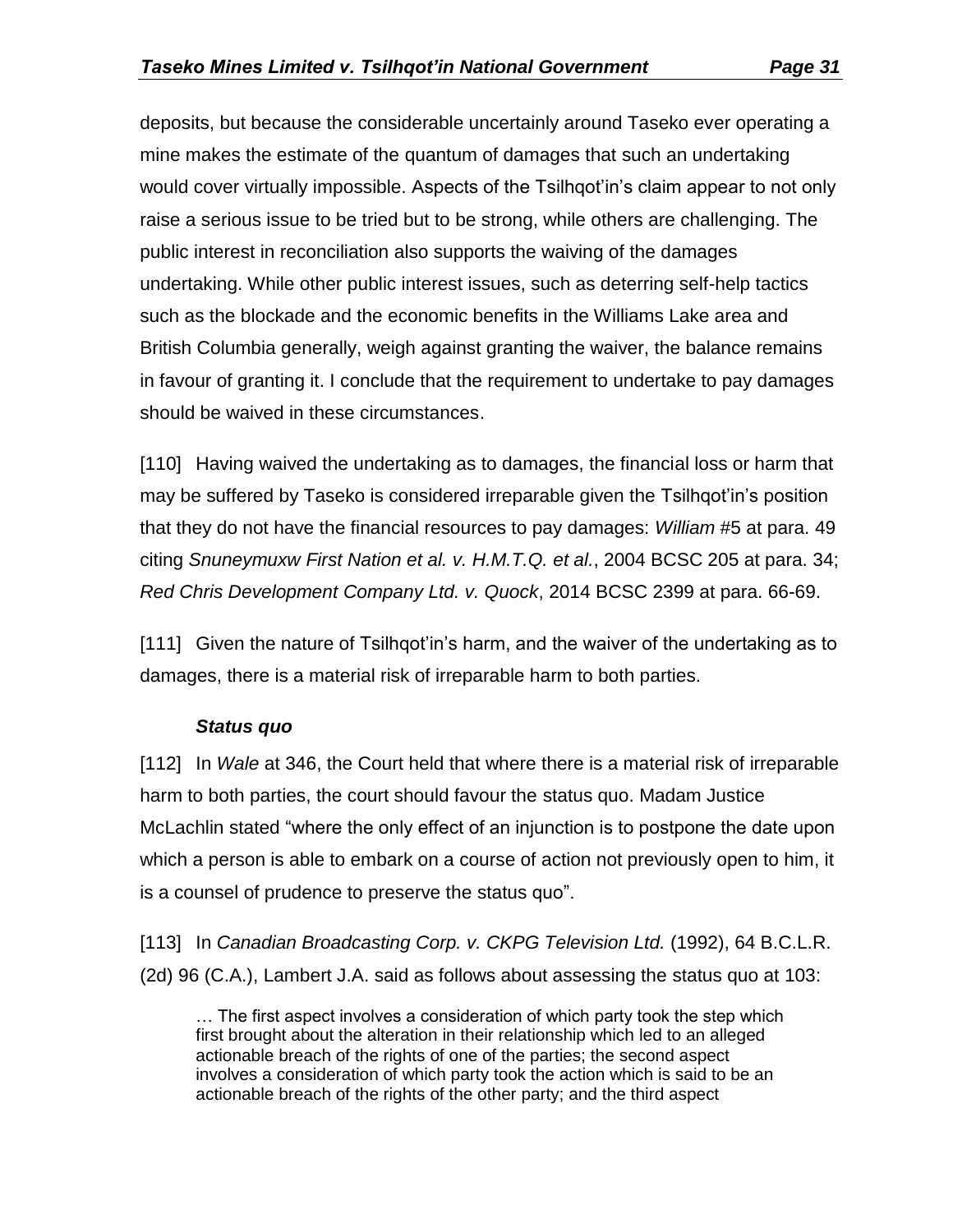involves a consideration of the nature of the conduct which is said to be wrongful and which is being carried on at the time that the application for the interim injunction is brought. …

[114] Taseko argues that the status quo is defined as of the time the claim is brought, citing *West Moberly First Nations v. British Columbia*, 2018 BCSC 1835 at para. 325. As Taseko has been authorized since July 2017 to carry out the NOW program, it is the Tsilhqot'in who seek to alter the status quo by enjoining Taseko's program-related activities.

[115] The Tsilhqot'in submit that the injunction will maintain the status quo, which is the the ongoing ability to exercise their Aboriginal rights in the relatively undisturbed NOW program area. The NOW program has not started, construction and operations of the mine have never started and may never start. Hence, they argue that Taseko will alter the status quo should it commence work on the NOW program.

[116] In *Relentless Energy Corporation v. Davis et al.*, 2004 BCSC 1492, the plaintiff sought an injunction restraining the defendants from obstructing, interrupting or interfering with their construction of a road on Crown land for which it had governmental permits to build. The defendants stated that the road stood to negatively affect land upon which Aboriginal rights had been claimed. Madam Justice Satanove dismissed the application for an injunction and held, at para. 25, that the status quo was the prevention of the road being built because "… the road has not yet been built. The defendants have been hunting and trapping in this area in the preceding years right up to the present. The status quo is preserved by denying the injunction*."*

[117] In *Red Chris Development Company Ltd. v. Quock*, 2014 BCSC 2399 at para. 69, Mr. Justice Punnett found that the "presence, development and operation" of the plaintiff's mine was the status quo given that construction had already commenced. It was the defendant blockaders, asserting they were the rightful titleholders of the lands upon which the mine was being constructed, who were seeking to alter this status quo by preventing access to the mine.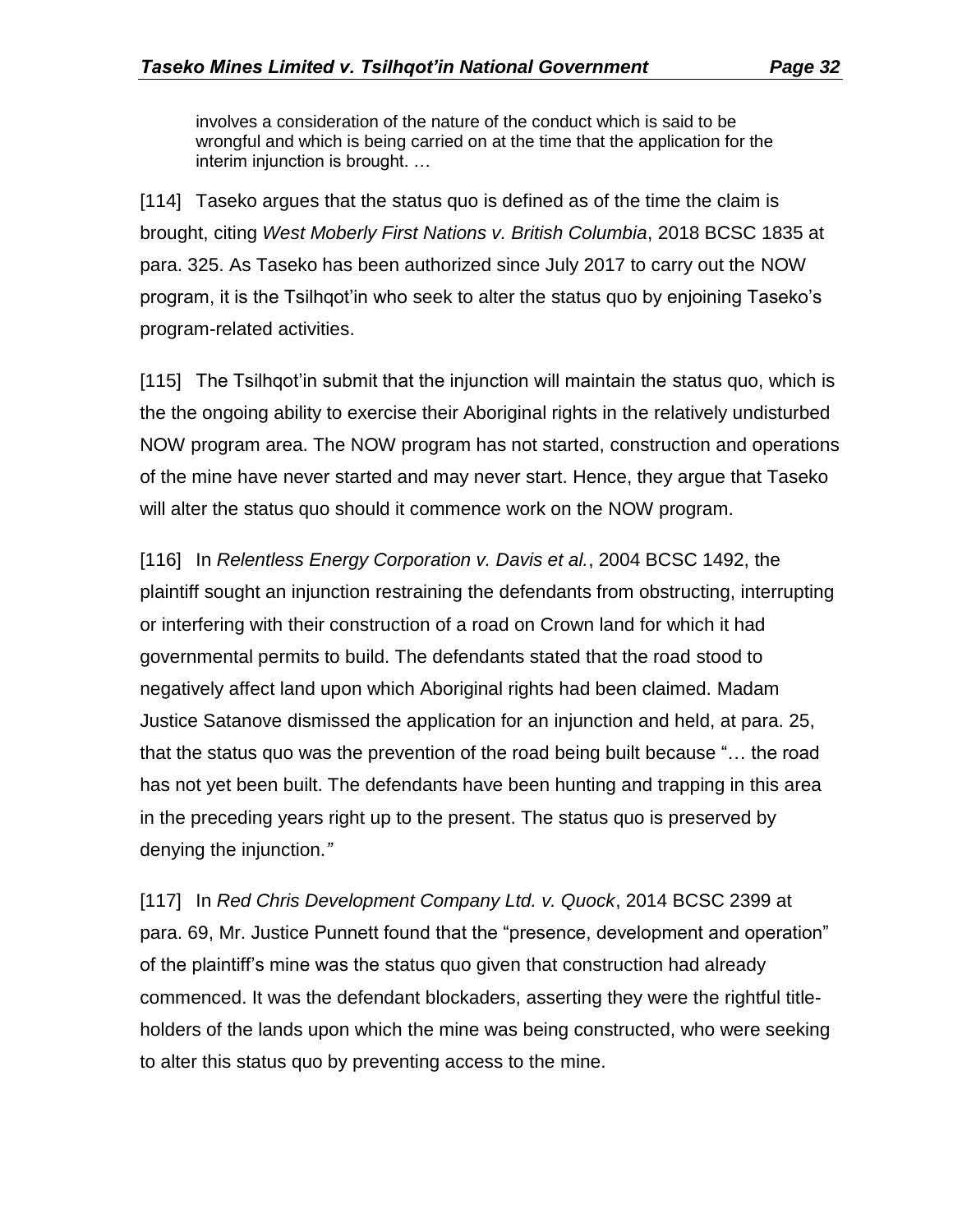[118] *Red Chris* and *West Moberly* are different from this case because in both of those cases, construction or operations of the industrial undertaking had commenced. Even though Taseko is authorized to undertake the NOW program, the status quo is the NOW program area undisturbed by the NOW program. In similar circumstances, Grauer J. concluded in *Taseko Mines* that the disturbance to the land would change the status quo as opposed to the delay to lawfully permitted work. I conclude that the NOW program will change the status quo.

## *Strength of the Tsilhqot'in's case*

[119] I have found that the Tsilhqot'in have raised a serious issue to be tried on infringement and on defending against British Columbia's burden to prove justification. Where serious issue to be tried is the threshold merits test, it is important that the injunction chambers judge not comment more than necessary on the merits. On the strong arguable case standard the injunction chambers judge is required to considerably delve into the merits.

[120] Taseko argues that the merits are important to the balance of convenience and because in its submission the Tsilhqot'in do not meet the alternate strong arguable case threshold, the merits weighs against granting an injunction.

[121] While I have deliberately avoided saying more than necessary about the merits, on all the evidence and all of the arguments, the impression I formed was that parts of the Tsilhqot'in's case are strong, while other issues are challenging for all of the parties. An obvious example of a challenging issue is the assessment of whether the NOW program objective is compelling and in particular the sub-issue of the time at which the assessment of compelling and substantial takes place. If it takes place when the substantial start date primary objective is moot, the strength of the Tsilhqot'in's case improves versus assessing it when the NOW permit was approved. The opposite is true for the positions of British Columbia and Taseko. In my view, the overall strength of the Tsilhqot'in's case is such that the merits do not shift the balance of convenience.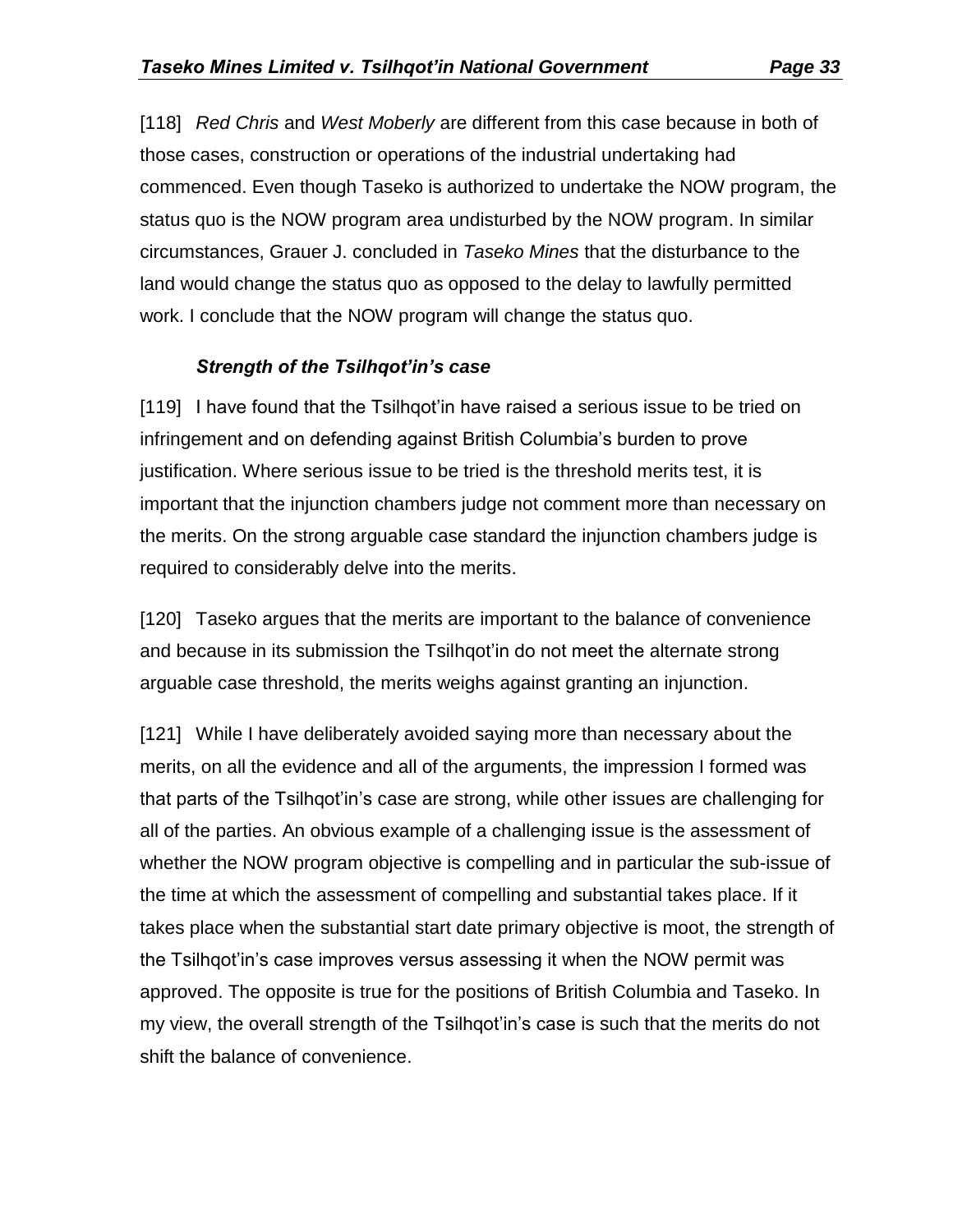## *Public interest*

[122] Taseko also alleges that the Tsilhqot'in have unreasonably delayed in proceeding with this infringement action and the public benefit is harmed by such applications being brought after such delay. Taseko also argues that the Tsilhqot'in unreasonably delayed in bringing this injunction application and because the Tsilhqot'in established a blockade first, the Tsilhqot'in do not come to court with clean hands and the court should not grant the equitable relief sought.

[123] With regard to delay in prosecuting the action, it was commenced at the same time as the consultation petition but not pursued for two years. The Tsilhqot'in explain that they held it in abeyance while they pursued the consultation petition because it is more expeditious and had it been successful, the infringement action would not be necessary. The resolution of the consultation issue advances the infringement action in any event as that issue need not be re-litigated.

[124] With regard to commencing the injunction application, Taseko gave notice it intended to proceed with the work immediately after the Supreme Court of Canada denied leave on the consultation petition. A month passed before the Tsilhqot'in brought its injunction application. I do not consider a one month delay in bringing the injunction application to be unreasonable.

[125] In my view, the Tsilhqot'in's approach has been reasonable and the public interest has not been detrimentally affected by the delay.

[126] However, with regard to the blockade, I have no hesitation in saying the Tsilhqot'in ought not to have responded to Taseko's notice that it would start work on the NOW program with a blockade. I agree that the blockade as a self-help remedy is a public interest factor weighing against the Tsilhqot'in's injunction application both in terms of the public interest and as a matter of the Tsilhqot'in seeking equitable relief: see *Lax Kw'alaams* 2004 BCCA 392 at para. 40; *MacMillan Bloedel Ltd. v. Mullin*, [1985] 3 W.W.R. 577 (B.C.C.A.) at 586.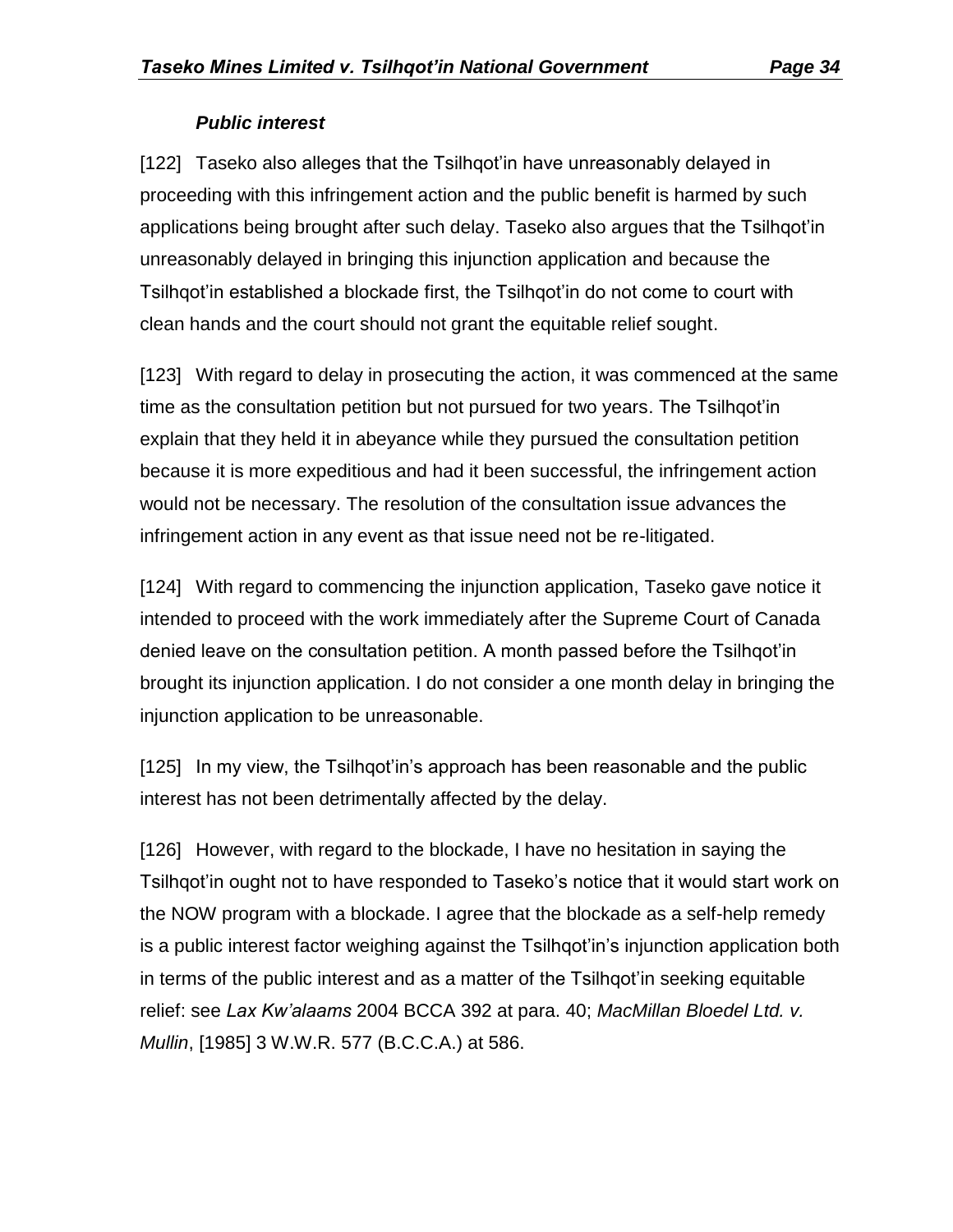[127] Taseko also points to significant evidence of the economic benefit of the NOW program in the Williams Lake area at a time when major employers are cutting back or closing down in the forest industry in particular. The evidence demonstrates that Taseko will use local contractors and workers where possible and the program will create a significant number of jobs and indirect economic activity. What jobs are not created locally will be created in British Columbia in any event.

[128] On the other hand, actions regarding rights infringements are an important part of the reconciliation process and so of general public importance: *Lax Kw'alaams* SCC at para. 12; *Tsilhqot'in* SCC at para. 82, 118 and 119; *R. v. Gladstone*, [1996] 2 S.C.R. 723 at para. 73; and *Taseko Mines* at para. 60.

#### *Conclusion on irreparable harm and balance of convenience*

[129] Overall, the Tsilhqot'in stand to suffer greater irreparable harm if the injunction is not granted than Taseko will if it is. The status of Taseko's goal to operate a gold and copper mine is uncertain with many difficult hurdles to overcome. Taseko's harm is to lose the chance to proceed with the NOW program. However, the primary objective of this permit, to substantially start the overall mine project by January 2020 is no longer achievable and the harms suffered by the loss of the collateral objectives, gathering data for the purposes of further applications, permits, or mine redesign, is not well explained and is not as certain, as imminent or as tangible as that of the harm that the Tsilhqot'in will suffer.

[130] Taseko's economic interests are important but the evidence that the NOW program will facilitate Taseko's plans to construct and operate a mine is not concrete or compelling. The NOW program will significantly disturb the NOW program area interfering with established, conceded, and asserted Aboriginal rights with the only tangible benefit being to provide jobs over a few months.

[131] While there are important public interest issues on both sides, the imperative of reconciliation, an element of which is the ability to pursue infringement actions, is such that the balance of convenience is in the Tsilhqot'in's favour.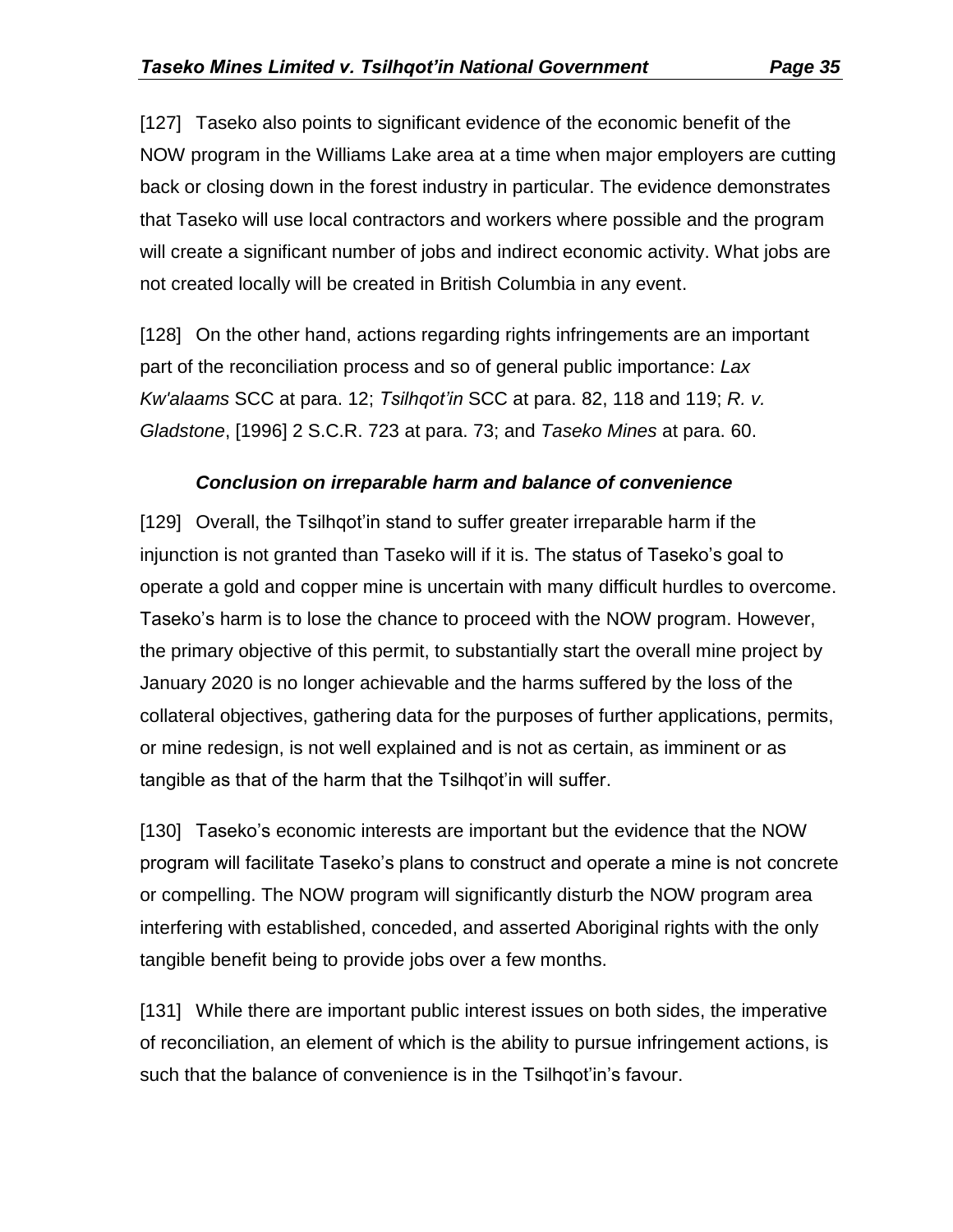### **Conclusion**

[132] The Tsilhqot'in's application for an interlocutory injunction is granted on the following terms:

- 1) until the Tsilhqot'in's claim in this proceeding is heard and determined, or until further order, Taseko, its agents, and its employees are enjoined from undertaking the drilling program authorized under the notice of work permit granted on July 14, 2017 and any associated regulatory approvals;
- 2) pursuant to Rule 22-4(2) of the *Supreme Court Civil Rules*, the period prescribed by Rule 22-4(4)(a) is shortened from 28 days to 5 days;
- 3) pursuant to Rule 10-4(5) of the *Supreme Court Civil Rules*, the Tsihlhqot'in are relieved of the undertaking to abide by any order that the court may make as to damages; and
- 4) any party may apply upon eight days' notice to vary or set aside the terms of the order in paragraph 1 in the event that circumstances change materially.

[133] The Tsilhqot'in also sought an order that the trial be expedited. I did not receive submissions on what such an order would entail for the parties or for trial scheduling. If an expedited trial is warranted, that should be considered as part of case management and through discussions between the parties and the registry with the assistance of a judge at a case planning conference. At the conclusion of the injunction application hearings, I urged the parties to set a trial date so that in the event I granted the Tsilhqot'in's application, no time would be lost while these reasons were under reserve. The parties should schedule a case planning conference at the earliest possibility to address the timeline to trial. In the event that any of the parties seek the early appointment of a trial judge, they shall make the request in accordance with Practice Direction 4.

[134] Taseko's application for an injunction prohibiting the Tsilhqot'in's blockade is moot and dismissed for that reason.